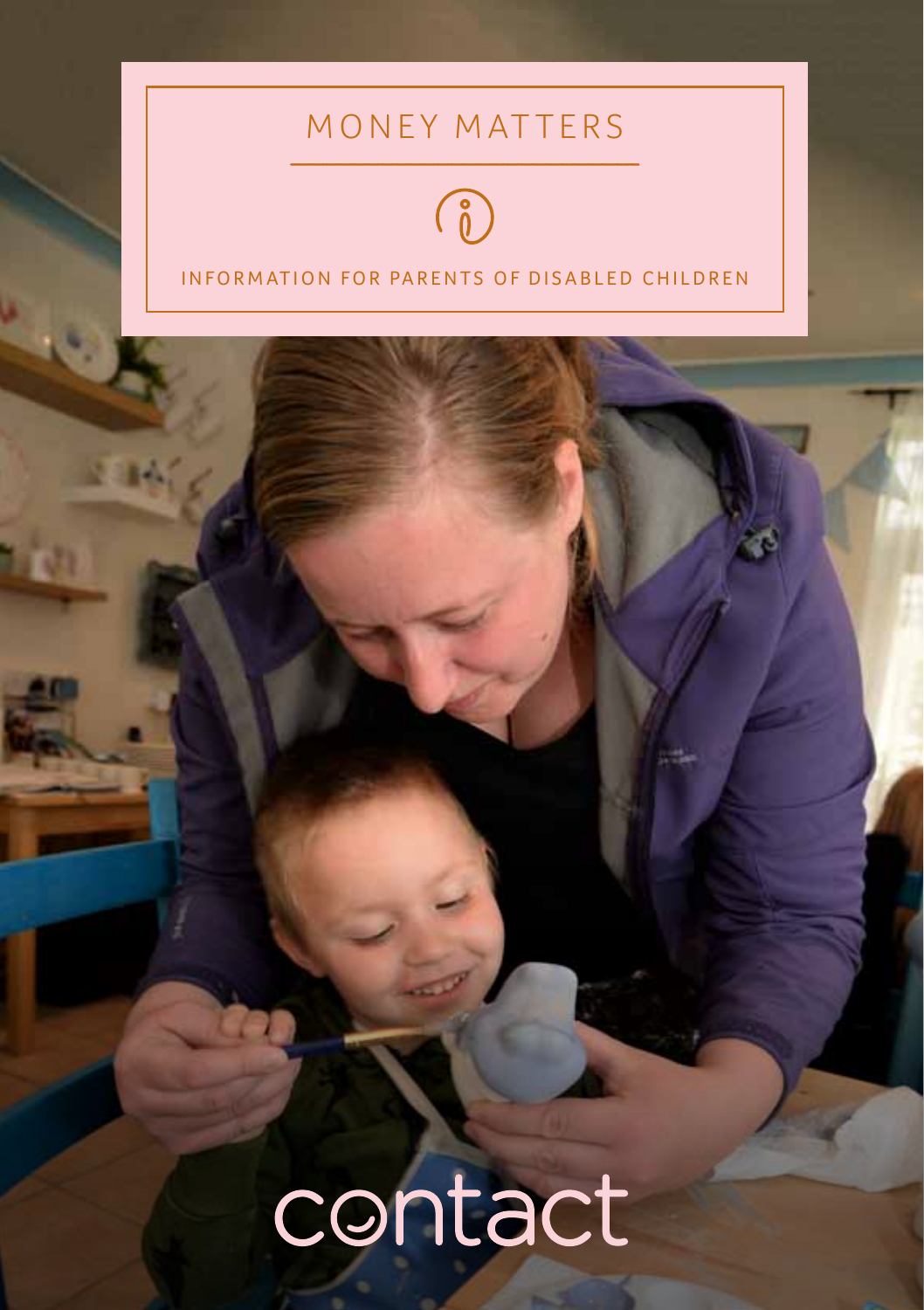# *"Know your rights – knowledge really*

*is power"*

**Parent carer** 

This guide covers England, Scotland and Wales.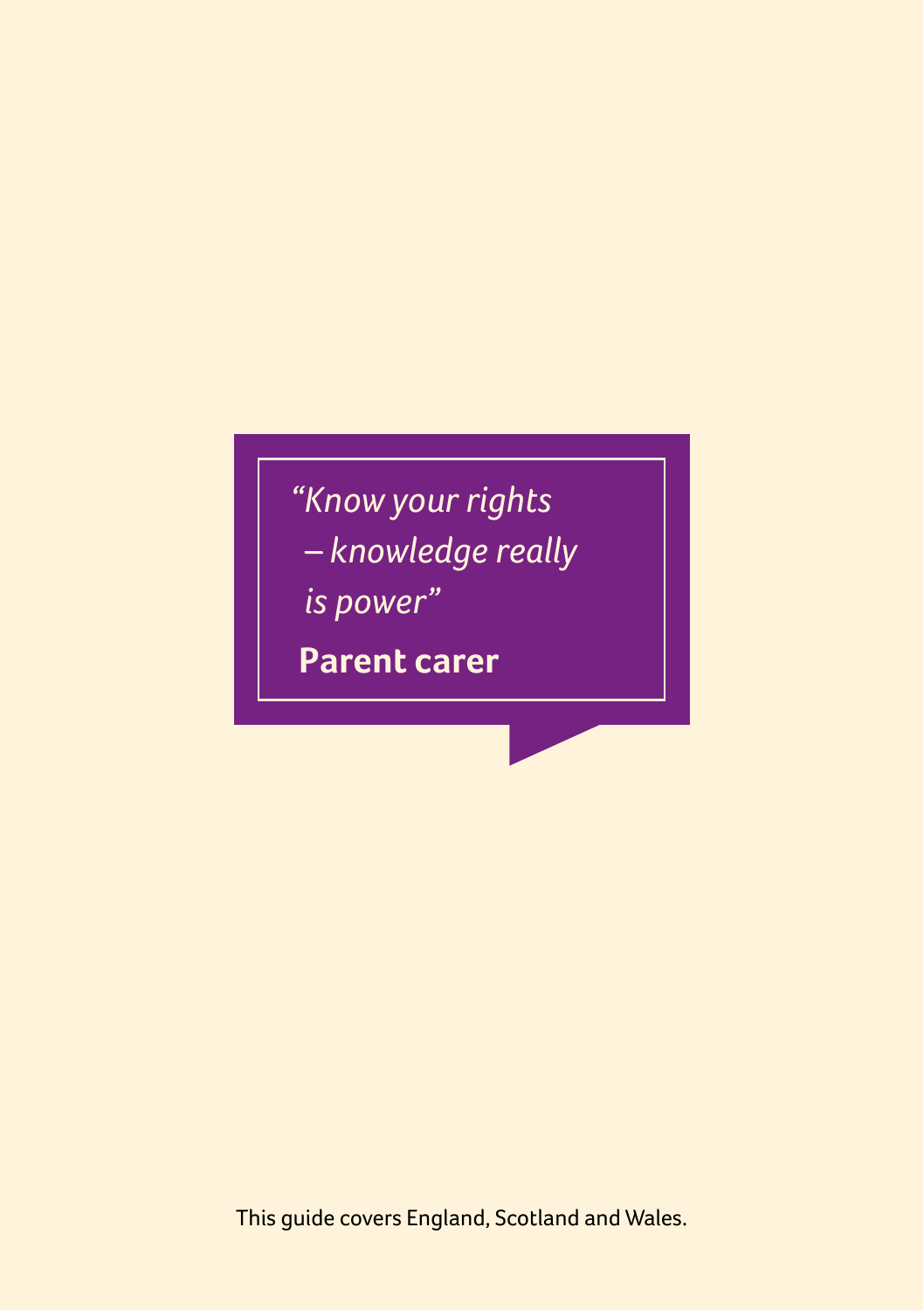# CONTENTS

| DISABILITY AND SICKNESS BENEFITS         |    |
|------------------------------------------|----|
| BENEFITS IF YOU'RE OUT OF FULL-TIME WORK | h  |
| WORKING TAX CREDIT                       |    |
| MONEY AND VOUCHERS FOR HAVING CHILDREN   | Χ  |
| CARER'S ALLOWANCE                        |    |
| UNIVERSAL CREDIT                         | 12 |
| AT SCHOOL                                | 14 |
| HELP WITH RENT, MORTGAGE AND COUNCIL TAX | 16 |
| AT HOME                                  | 18 |
| TRANSPORT                                | 20 |
| <b>GRANTS AND LOANS</b>                  | フ3 |
| OTHER HELP                               | 24 |

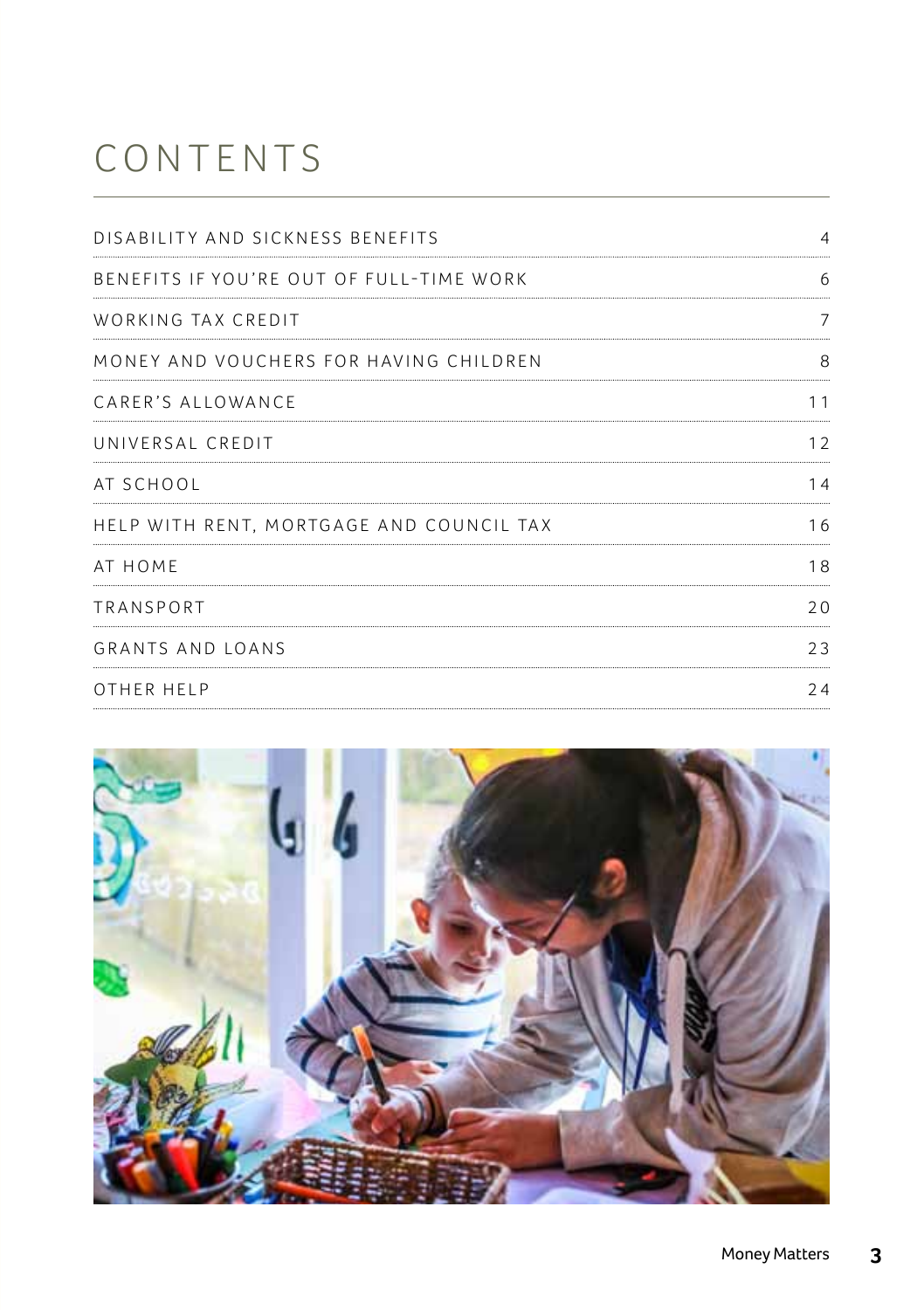# DISABILITY & SICKNESS BENEFITS

#### **Disability Living Allowance (DLA)**

DLA is the main benefit for disabled children under the age of 16. It is there to help meet any extra costs of being disabled. Any ill or disabled child may be able to qualify, even those who don't have a diagnosis. It is not means-tested, so your financial situation will not be taken into account. Getting DLA can sometimes lead to an increase in other benefits, or help families qualify for them if they don't already get them. A child may qualify if:

- **•** *they need extra care or supervision* **–** *they may qualify for the care component*
- **•** *they need help getting around* **–** *they may qualify for the mobility component. The higher rate of the mobility component can give access to the Motability Scheme to lease a car.*

 For more information see our guide: **www.contact.org.uk/dlaguide** Disability Living Allowance Helpline: **0800 121 4600** Textphone: **0800 121 4523**

#### **PERSONAL INDEPENDENCE PAYMENT (PIP)**

DLA for adults is being replaced by a new benefit called Personal Independence Payment (PIP). Like DLA it is not means-tested and it also has two types of payment – known as a mobility component and a daily living component.

PIP has already replaced new claims for DLA by disabled adults. However, some existing DLA claimants are also automatically asked to claim PIP. For example, if your child gets DLA and is turning 16 they will be asked to claim PIP shortly after their birthday.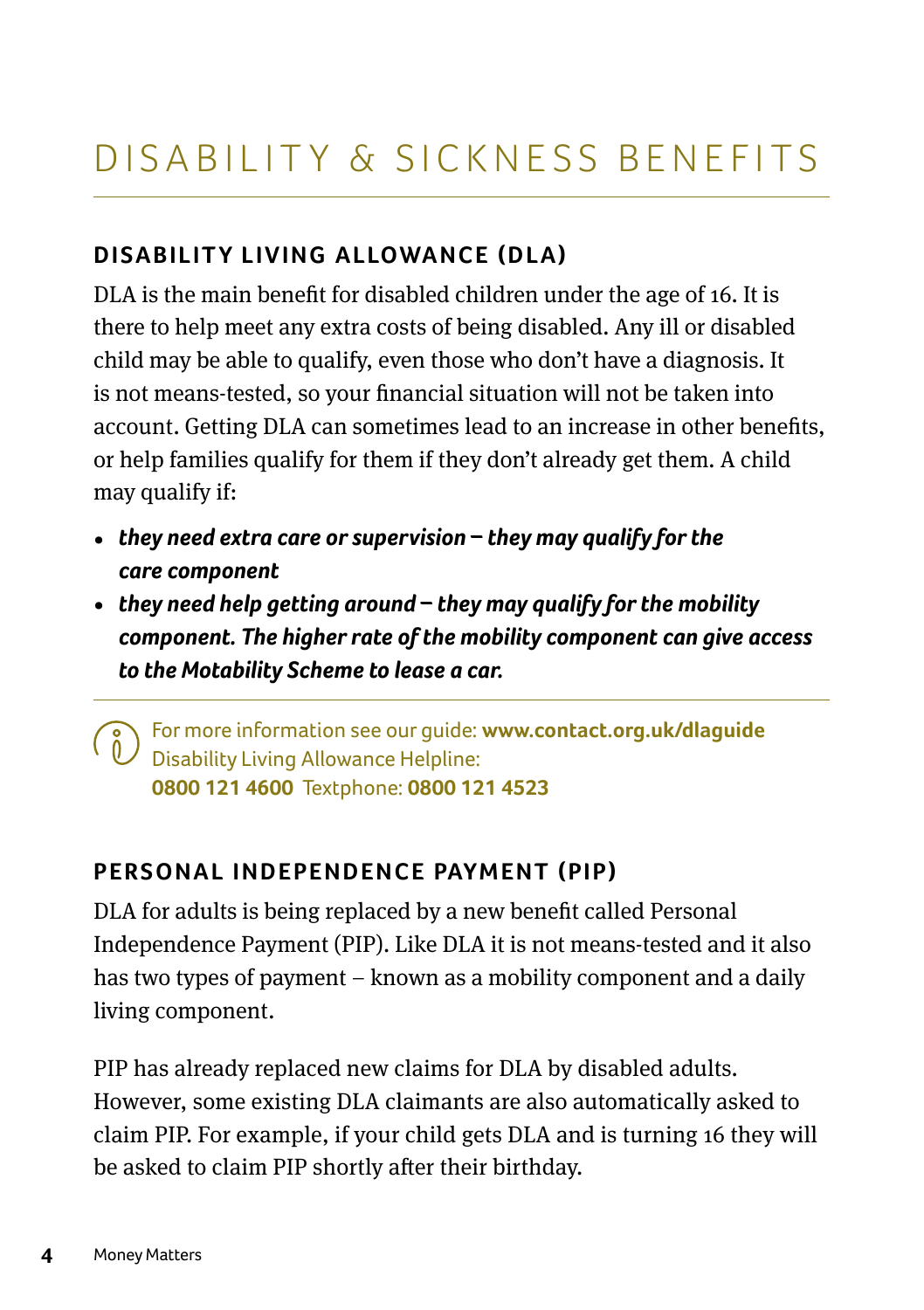The Government is also in the process of re-assessing all other existing adult DLA claimants under the PIP rules.

For more on PIP see our guide: **www.contact.org.uk/pipguide** Personal Independence Payment Claim Line: **0800 917 2222** Textphone: **0800 917 7777**

#### **Employment & Support Allowance (ESA)**

Employment and Support Allowance (ESA) is a benefit for people over 16 whose capacity for work is limited by their health problems.

There are two types of ESA: **contributory** ESA, and **income-related** ESA.

Some people will receive both types of payment, others may only get one or the other. Since most young disabled people have not worked and paid national insurance contributions they usually can't claim contributory ESA. At the time of writing it is still possible for young people in some areas to make a new claim for income-related ESA but by the start of 2019 most young people will need to claim Universal Credit instead. If your son or daughter claims ESA, any tax credits or benefits you get for them (other than DLA or PIP) will stop. Contact our freephone helpline for more information.

 For more on ESA see our guide: **www.contact.org.uk/pipguide** Jobcentre Plus Claim Line Freephone: **0800 055 6688** Textphone: **0800 023 4888**

*"DLA means my son gets to do the same things other kids do. The extra money makes a huge difference - I cried when I got the letter."* **Parent carer**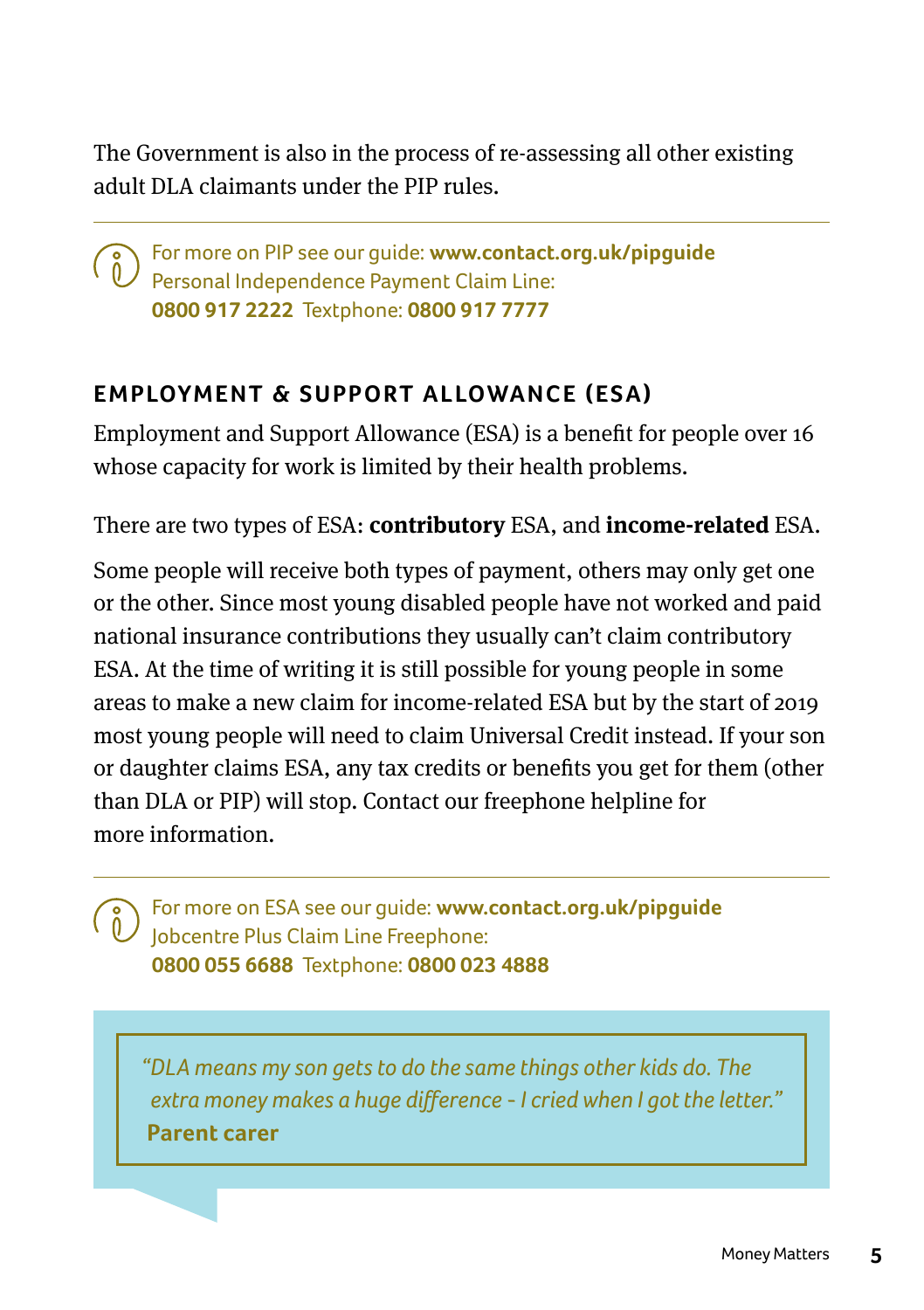### BENEFITS IF YOU'RE OUT OF  $F \cup I$  l-time w o RK

#### **CONTRIBUTION-BASED IOBSEEKER'S ALLOWANCE**

Payable for six months for individuals who are unemployed and have recently paid sufficient national insurance contributions. You must be looking for work in order to claim.

#### **Income Support and income-based JOBSEEKER'S ALLOWANCE**

These are means-tested benefits for people who are not working, or working fewer than 16 hours a week. Some carers qualify if they work more hours than this. Income support is a benefit for people who are not expected to look for work because of their caring responsibilities and who are on a low income.

Jobcentre Plus Claim Line Freephone: **0800 055 6688** Textphone: **0800 023 4888**

> *"Most new parents still don't realise they can claim Disability Living Allowance for their child or Carer's Allowance for themselves. Some feel they shouldn't, others think their child won't qualify. But it can make such a huge difference to families."* **Parent carer**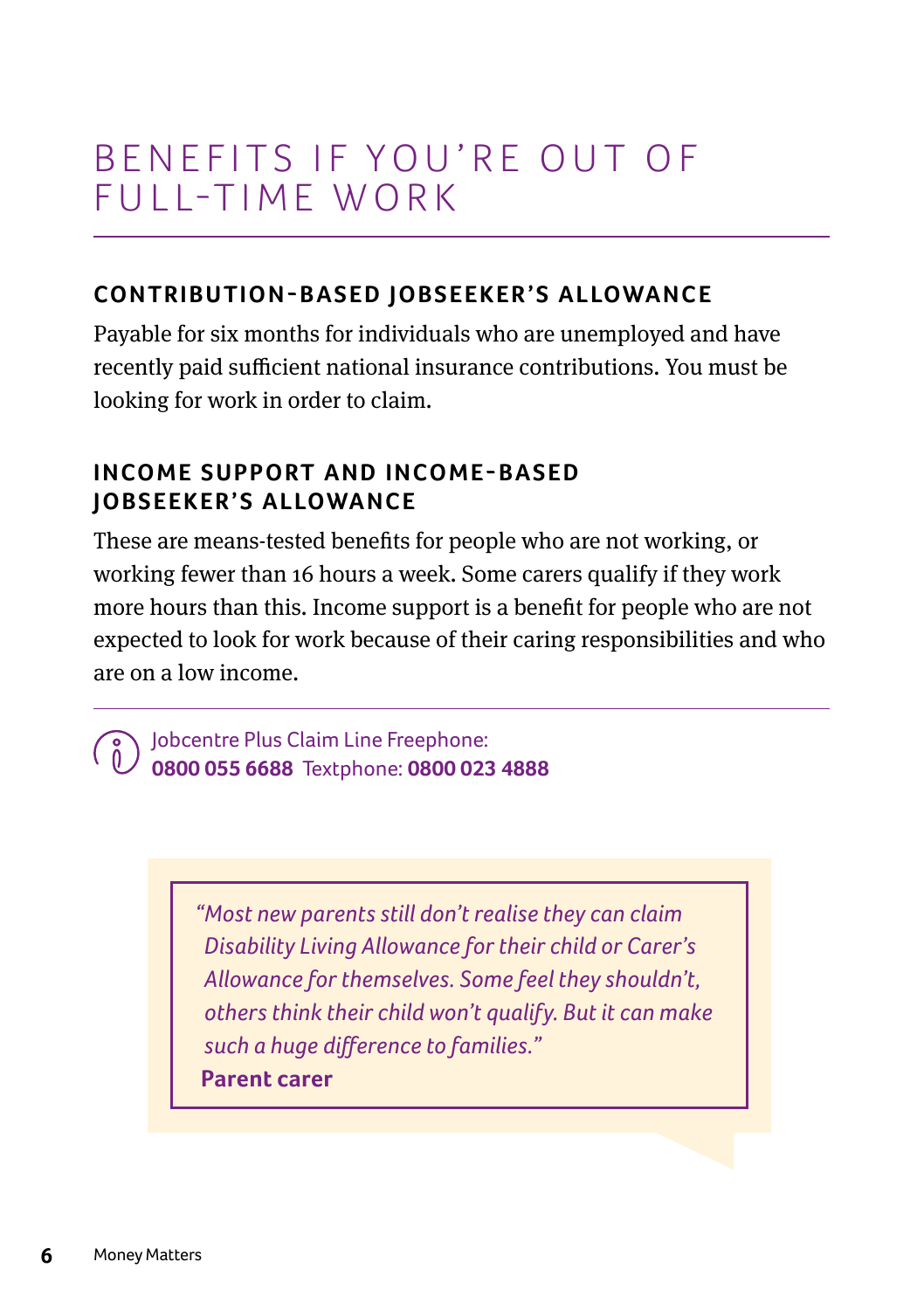# WORKING TAX CREDIT

This is extra money for families with children where someone is working a required number of hours. This is 16 hours a week if you are a lone parent, or you are a couple and one partner works at least 16 hours and the other partner is entitled to Carer's Allowance or is incapacitated. Most other couples with children need to work at least 24 hours to be eligible. The amount you get will depend on your circumstances and annual income, but there is no limit on the amount of savings you can have.

See our website for more information about Working Tax Credit:  $\binom{8}{0}$ **www.contact.org.uk/tax-credits**  Tax Credits Helpline: **0345 300 3900** Textphone: **0345 300 3909**

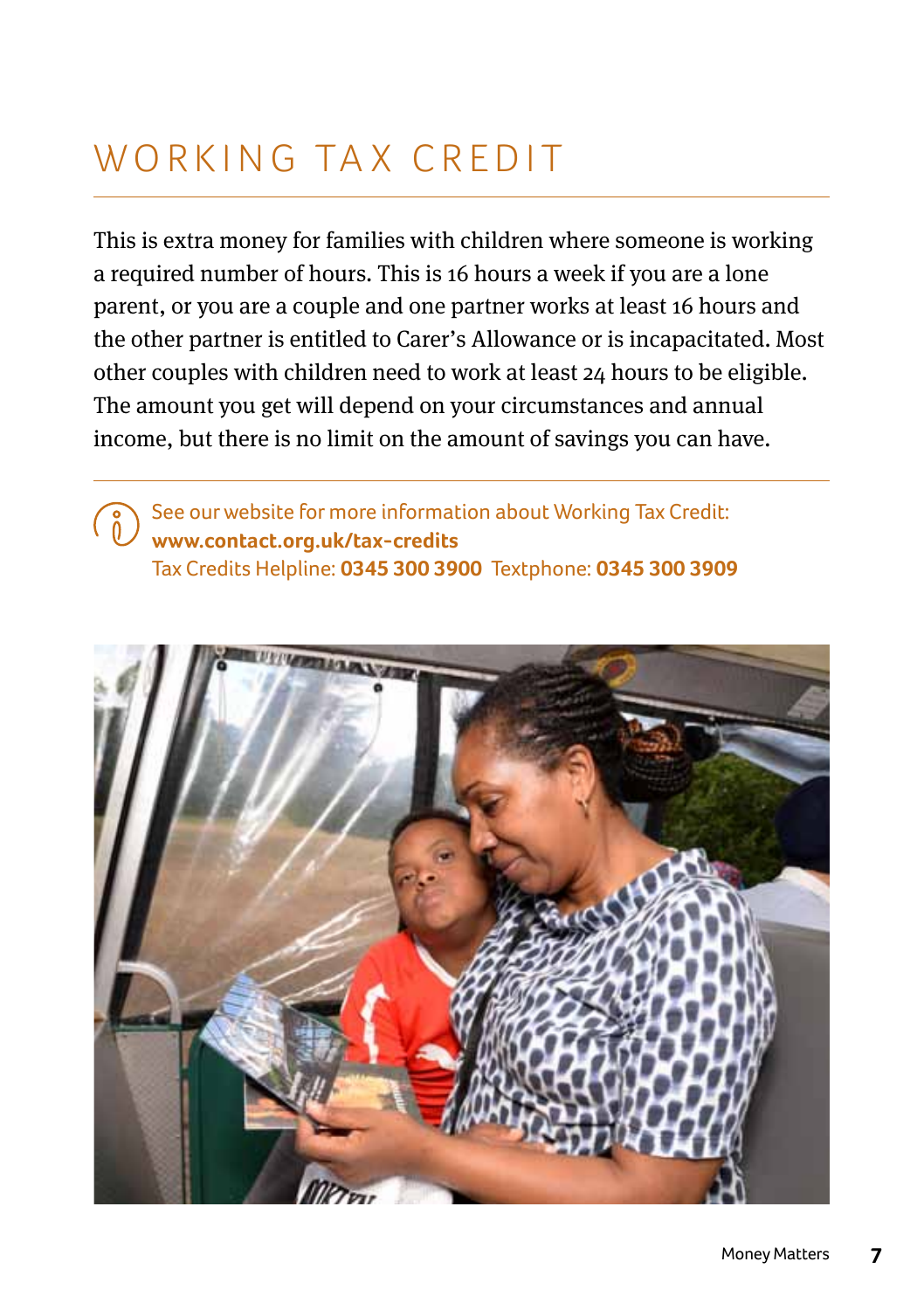### MONEY AND VOUCHERS FOR having children

#### **CHILD TAX CREDIT**

Child Tax Credit is a benefit for people who are responsible for a 'dependent child'. This means a child aged under the age of 16, or aged 16-19 if they are in non-advanced education or certain types of unwaged training. The amount you get is based on your family circumstances and your annual income (unlike other means-tested benefits there is no limit on the amount of savings you can have). Your award may be higher if you have a child on DLA or PIP, or who is registered blind.

Usually the amount of tax credits you are paid increases with your family size. This is because you can get an extra tax credit payment, known as the child element, for each child in your family. However, special rules known as the 'two child limit' mean that you don't normally receive an extra child element for a third or subsequent child if they were born after 5 April 2017.

Find out more on our website: **www.contact.org.uk/tax-credits** Tax Credits Helpline: **0345 300 3900** Textphone: **0345 300 3909**

> *"Asking for help isn't a sign of failure, it's a way forward to support your child, increase your knowledge and feel in control."* **Parent carer**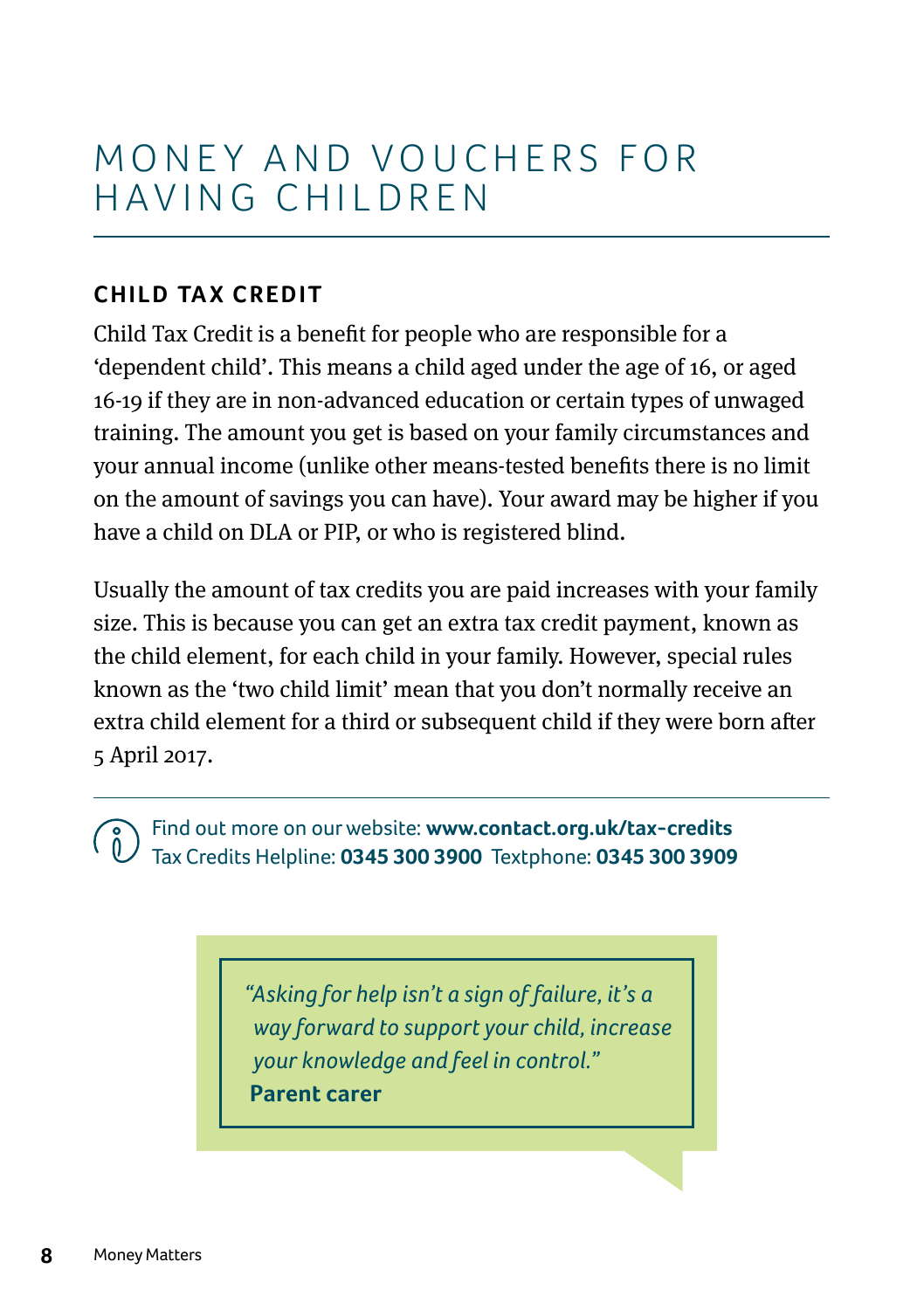#### **Child Benefit**

A payment if you are responsible for a dependent child (see definition on page 8). If someone in your household earns £50,000 or more, part or all of the benefit will be recovered via the tax system.

#### Child Benefit Office: **0300 200 3100** Textphone: **0300 200 3103**

#### **SURE START MATERNITY GRANT**

A £500 grant for those who have recently given birth or adopted a child, and are on certain benefits.

Normally you can only get a grant if your baby is your first child, or if all your other children are aged 16 or above. However, an exception can sometimes be made if you have a multiple birth (for example, twins). Seek further advice in these circumstances.

Apply online or call Sure Start Maternity Grant Helpline: **www.gov.uk/sure-start-maternity-grant 0800 169 0140** 

#### **HEALTHY START SCHEME**

If you are pregnant or have a child under four  $-$  you may be able to get vouchers for milk, fruit, vegetables and vitamins. You also need to be receiving certain benefits to qualify (unless you are under 18 and pregnant).

Healthy Start Helpline: **0345 607 6823 www.healthystart.nhs.uk**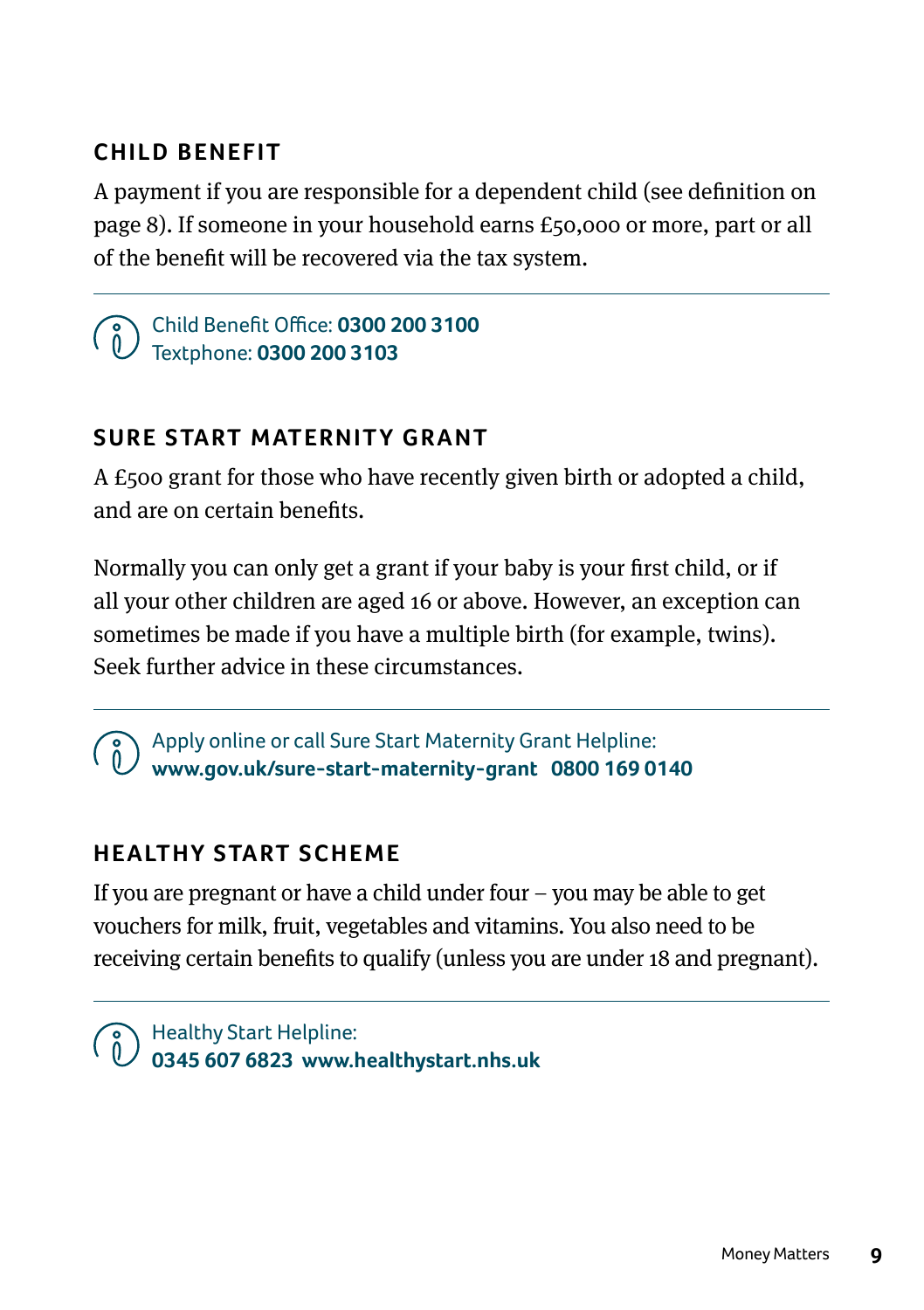#### **Ta x Free Childcare**

This is a Government scheme to help working families with childcare costs. For every £8 you pay into a childcare account, the Government will contribute an extra £2. The most they will contribute for a disabled child is £4,000 a year. However, if you open a tax free childcare account you no longer get any tax credits or Universal Credit. This may leave you much worse off. If you have a child aged 2–4 you may also be eligible for free early education and childcare.

Find out more at **[www.contact.org.uk/finding-childcare](https://contact.org.uk/finding-childcare)**  $\binom{8}{0}$ Contact your local council or see **www.childcarechoices.gov.uk** Tax Free Childcare Helpline: **0300 123 4097**

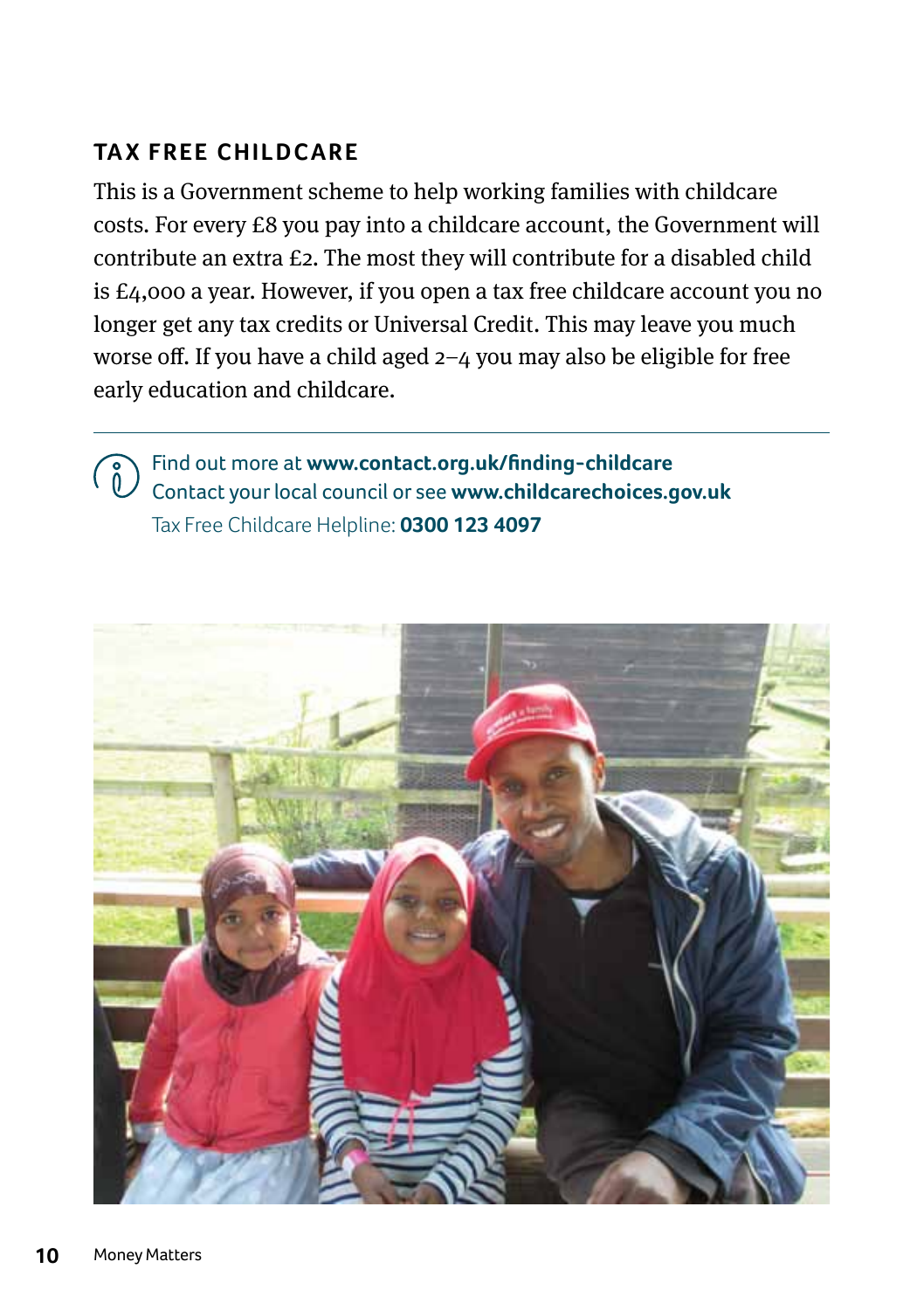# CARER'S ALLOWANCE

This is extra money for carers who care for someone who gets either DLA care component at the middle or highest rate or PIP daily living component at any rate. Eligibility depends on the circumstances and weekly earnings of the carer. You can't get Carer's Allowance if you are a full time student, or if you work and earn more than £120 per week after deductions. Carers in Scotland who receive Carer's Allowance also qualify for an additional supplementary lump-sum payment of £221 paid twice a year by the Scottish government.

If you are on Universal Credit and the only thing that stops you getting Carer's Allowance is your earnings, you should still get an extra payment known as a carer addition as part of your Universal Credit award.

 Find out more in our factsheet: **www.contact.org.uk/carers-allowance**  Carer's Allowance Unit: **0800 731 0297** Textphone: **0800 731 0317 www.gov.uk/carers-allowance**

> *"My son has complex needs which affect his development, motor skills and behaviour. However, it never entered my head that he may be able to claim a benefit. I made a claim which has now been granted. This will make a big difference to us as a family."* **Parent carer**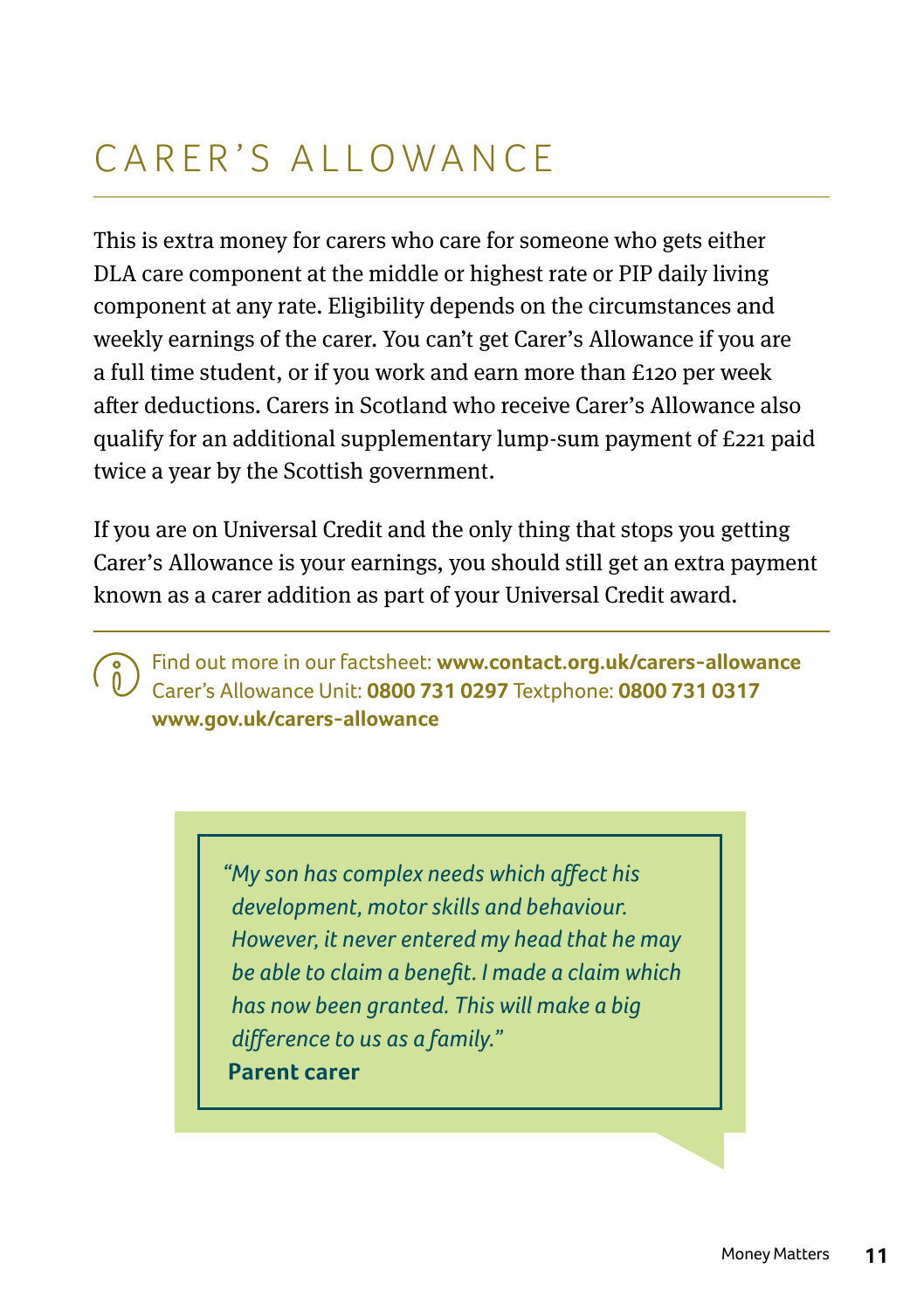# UNIVERSAI CREDIT

A new benefit called Universal Credit is replacing new claims for:

- **•** *Income Support*
- **•** *Housing Benefit*
- **•** *Child Tax Credit*
- **•** *Working Tax Credit*
- **•** *income-based Jobseeker's Allowance*
- **•** *income-related Employment and Support Allowance.*

These are known as the 'legacy benefits'.

Universal Credit is a means-tested benefit, so the amount you can get will depend on your income and capital as well as your other family circumstances. It can be paid whether you are in or out of work. Universal Credit includes amounts for you, your children and certain housing costs. If you work you can also get help with registered childcare costs. Some families will be worse off on Universal Credit than on legacy benefits.

You will only be asked to claim Universal Credit if:

- **•** *you live in an area where the Universal Credit 'full service' has been introduced. To find out whether this applies in your area enter your postcode at http://universalcreditinfo.net. However, the whole UK should be covered by the full service by the end of 2018; and*
- **•** *you try to make a new claim for a legacy benefit; and*
- **•** *you have no more than two dependent children. You cannot currently claim Universal Credit if you have three or more dependent children, but this is likely to change from February 2019.*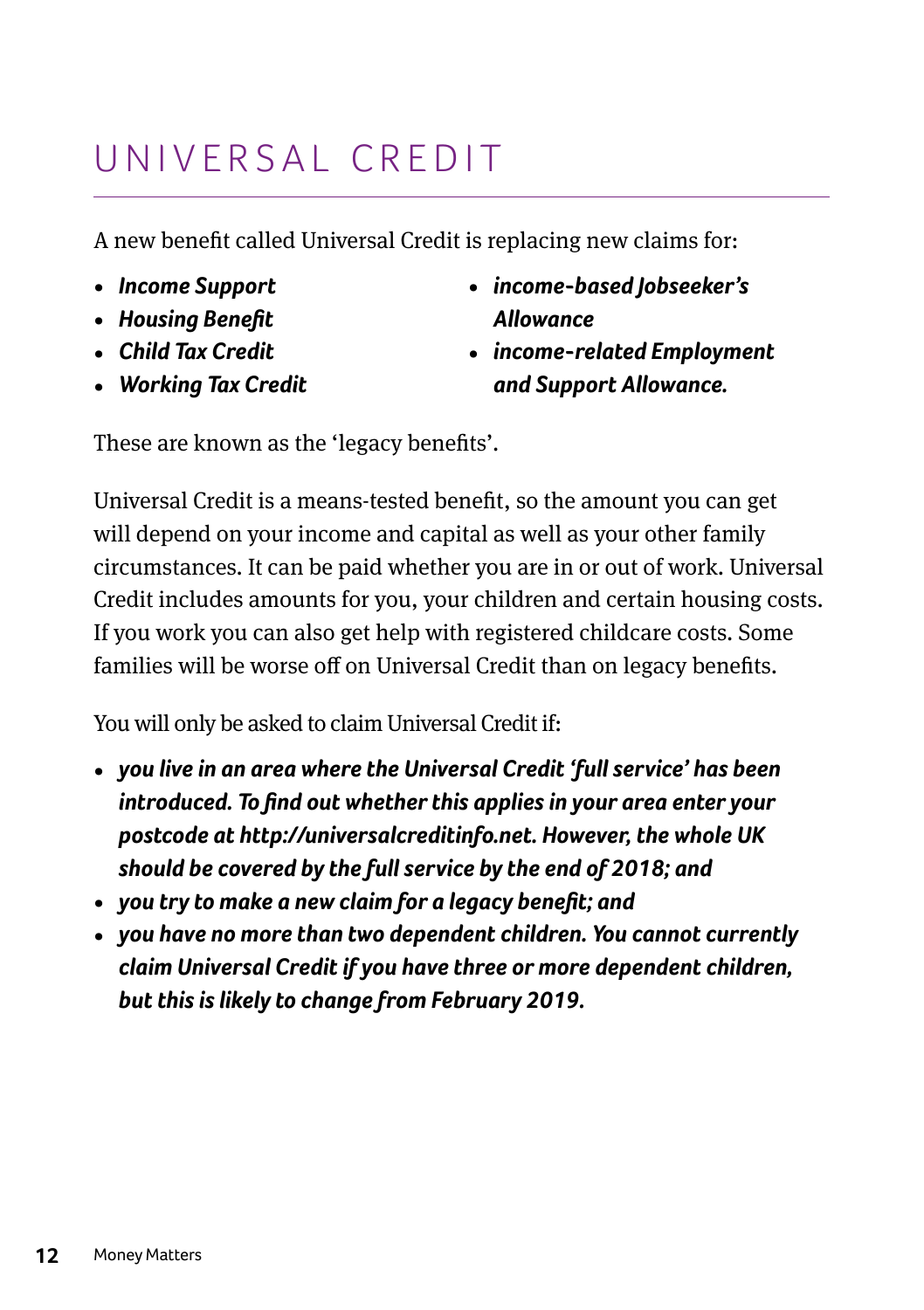In the Summer of 2018 the government announced that disabled adults who receive a payment known as the severe disability premium as part of a legacy benefit will be exempt from Universal Credit. At the time of writing the rules haven't been changed to introduce this new exemption yet.

For now, existing claimants who don't try to make a new claim for a legacy benefit won't be affected by Universal Credit. These existing claimants aren't expected to be moved onto Universal Credit until July 2019 – March 2023. If your son or daughter claims Universal Credit as a young disabled adult any tax credits or other benefits you get for them (other than DLA or PIP) will stop.

See our factsheet: **www.contact.org.uk/universal-credit-essentials**  Universal Credit Helpline: **0800 328 5644** Textphone **0800 328 1344**

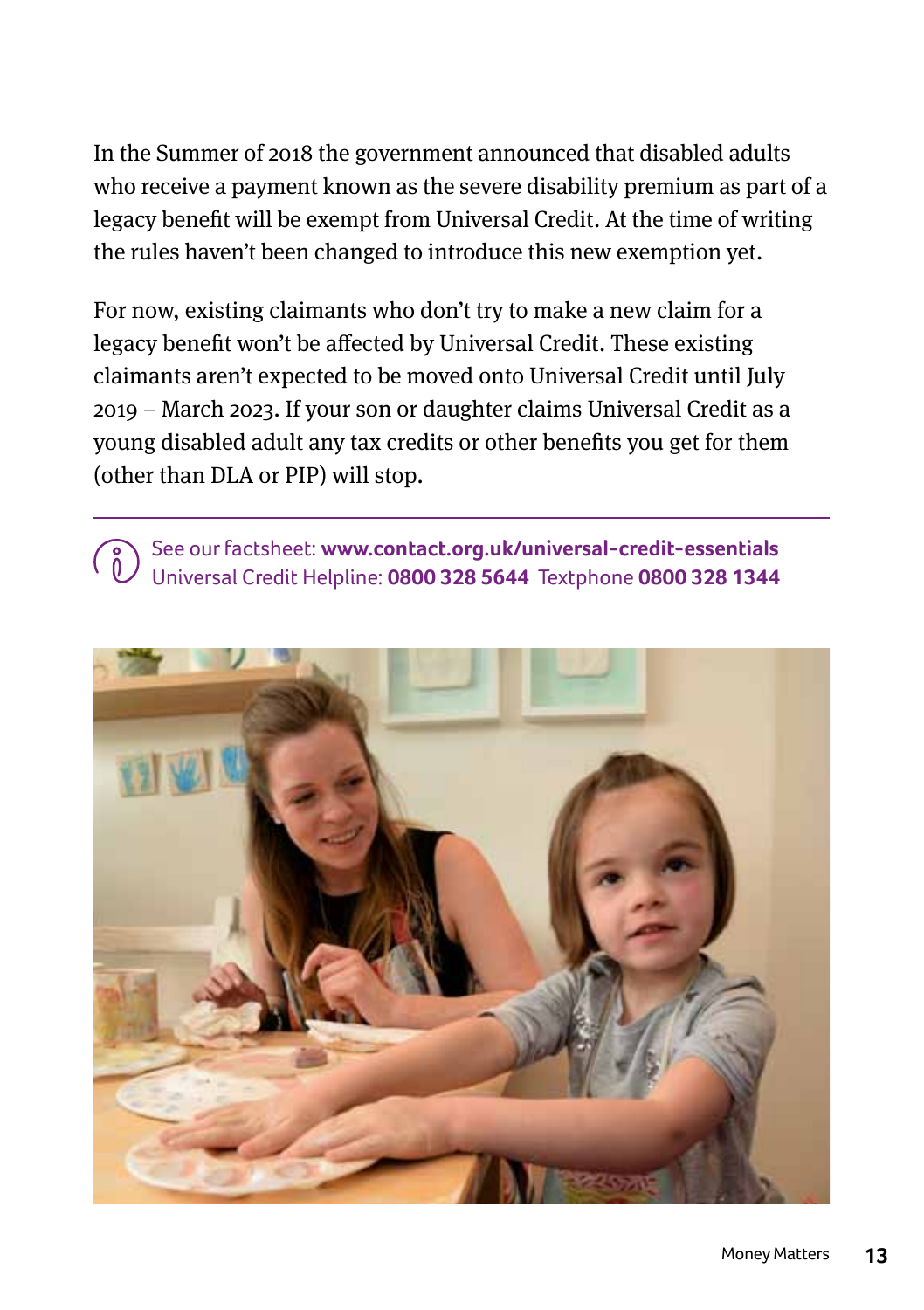# At s chool

#### **Free school meals**

If your child is registered at a maintained school, the education authority must provide a free midday meal if you claim certain benefits. In some parts of the UK certain other young school children also qualify.

#### **School uniforms**

Education authorities (or children's departments) have discretion to help with the cost of school clothing for pupils in maintained schools.

In Wales, a grant for uniforms is available to pupils entering Year 7 who are eligible for free school meals. It is also available for pupils aged 11 at the start of the school year who go to a special school, special needs resource base or pupil referral unit, and who are also eligible for free school meals.

Contact your local education authority for more details.

#### **SCHOOL TRANSPORT**

Education authorities must provide transport or help with the costs if it is necessary to help a child get to the nearest suitable school.

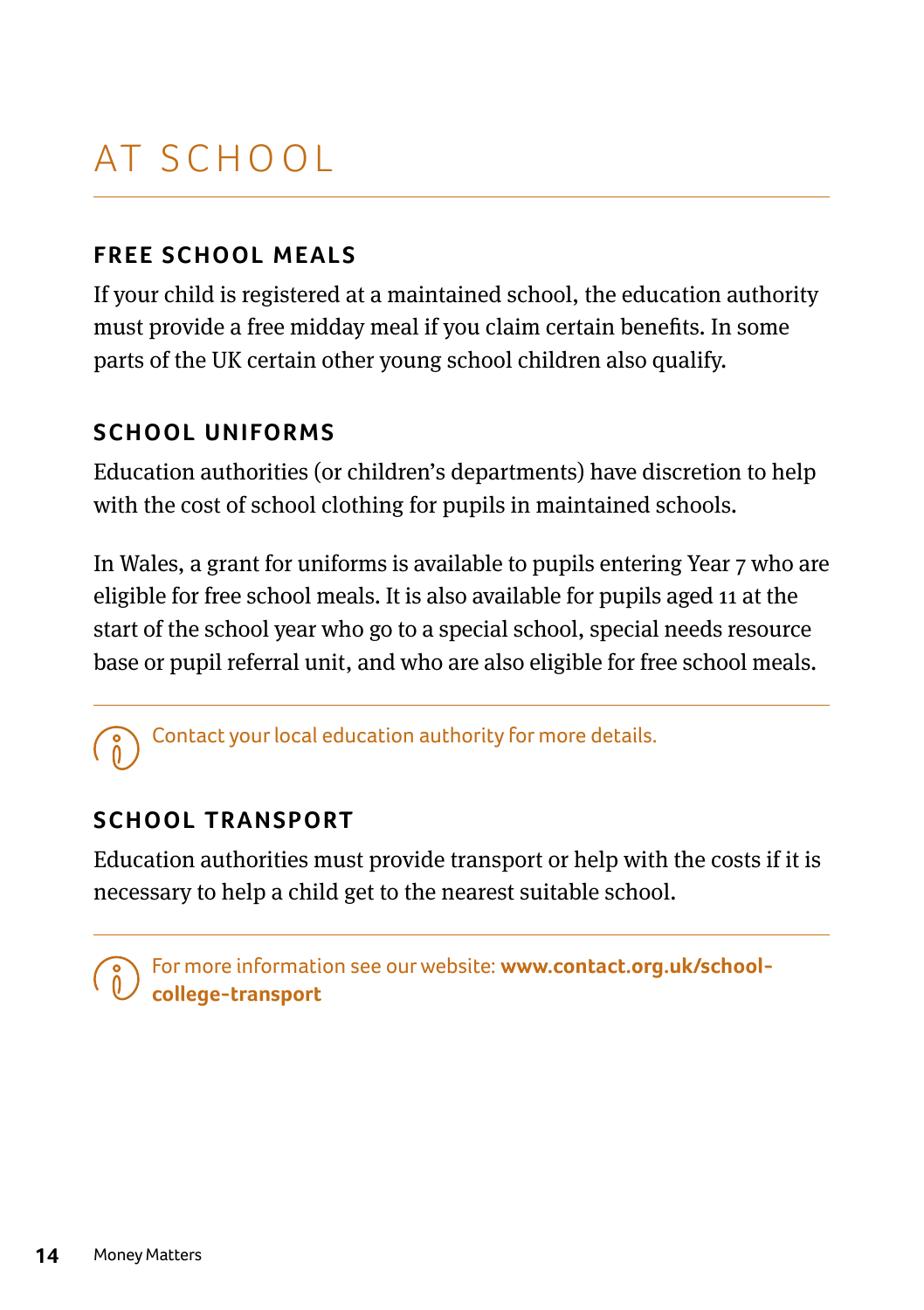#### **V isiti ng a child at a special school**

Education authorities have discretion to pay some or all of the fares of parents visiting children at a special school a long way from home.

Contact your local education authority for more information.

#### **EDUCATION MAINTENANCE ALLOWANCE (EMA) - WALES and Scotl a n d**

A weekly payment for 16–18 year olds (and some 19 year olds) who stay on at school/college or who undertake certain types of unwaged training. The amount awarded depends on parental income.

#### 16–19 BURSARY – ENGLAND ONLY

There are two types of 16-19 bursary – a discretionary bursary for which any young person can apply. However, whether you receive a payment is at the discretion of your school or college. There is also a vulnerable student bursary of £1,200 per year for certain groups, including disabled students who receive DLA/PIP and who also get Employment and Support Allowance (or Universal Credit). This bursary may be paid in kind rather than in cash.

Go to **www.gov.uk** and search for Education Maintenance Allowance or 16–19 Bursary to find out how to apply.

> *"Getting a nursery place for my daughter when she was three made her transition to school much easier as she had friends that understood her disabilities."* **Parent carer**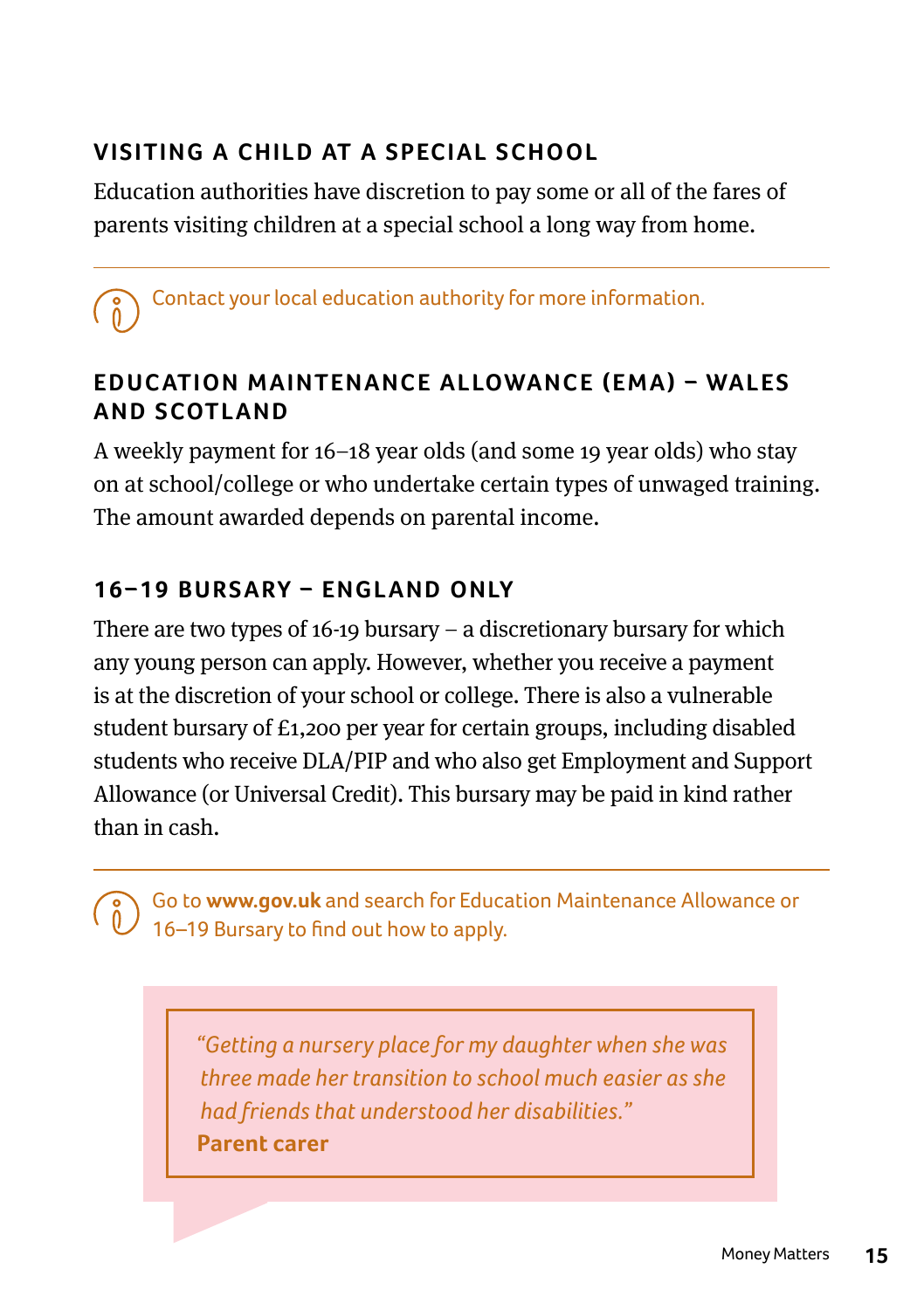# HELP WITH RENT, MORTGAGE & council ta x

#### **Ho usi ng Benefit**

People on a low income and savings under £16,000 (or over if in receipt of the guarantee element of Pension Credit) can get Housing Benefit to help with their rent. This includes those with low earnings.

#### **DISCRETIONARY HOUSING PAYMENTS**

A local authority can make a discretionary payment if you are entitled to some Housing Benefit and need further financial assistance to meet your housing costs, for example if there is a shortfall due to the bedroom tax rules. Apply to your local authority for housing benefit and to make an application for discretionary housing payments.

#### **HELP WITH MORTGAGE INTEREST PAYMENTS**

If you receive certain means-tested benefits such as Universal Credit or Income Support you may be able to get help towards mortgage interest. However, this is paid as a loan which is repaid with interest when you sell or transfer ownership of your home.

#### **DISABILITY REDUCTION SCHEME**

A non means-tested reduction on the council tax bill for people who:

- **•** *use a wheelchair indoors, or*
- **•** *have an extra bathroom or kitchen in the house for a disabled occupier, or*
- **•** *have set aside a room for a disabled person, for example, using a dining room to store equipment.*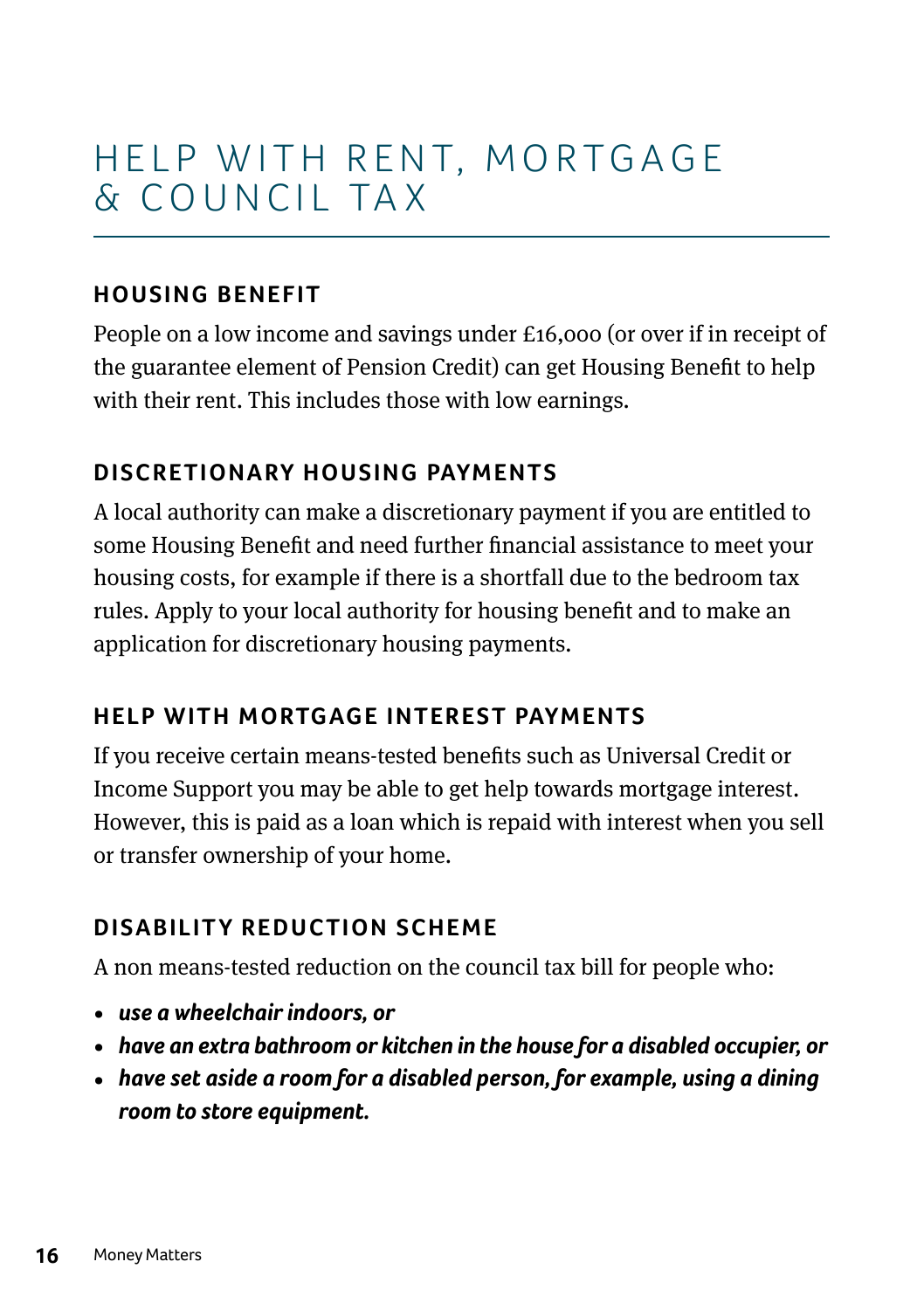#### **Council tax discount**

Your council tax bill is reduced by 25 per cent (50 per cent in some cases) if there are fewer than two adults in your household. The presence of children and certain adults (including some carers) can be ignored. Apply to your local council for this reduction.

#### **LOCAL COUNCIL TAX REDUCTION SCHEMES**

Help for council tax payers on a low income. The help available varies depending on where in the country you live. Each council in England has its own scheme, with national schemes in Scotland and Wales.

For more information on all these topics see our website or download  $\binom{8}{0}$ our guide: **www.contact.org.uk/council-tax** 

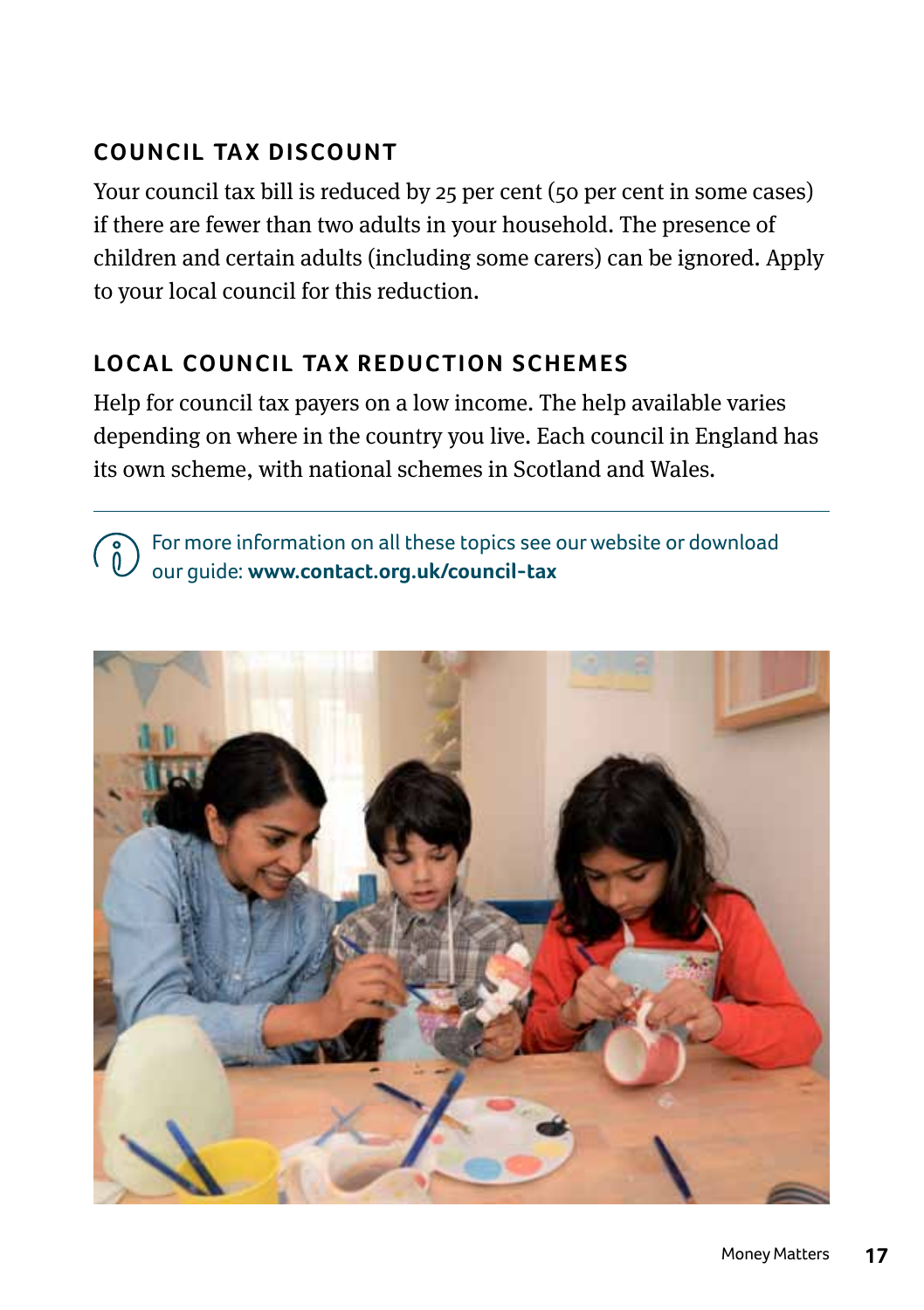# AT HOMF

#### **ADAPTING YOUR HOME IN FNGLAND AND WALFS – DISABLED FACILITIES GRANT**

These grants are awarded where works are considered essential to enable better access and movement at home or to make a property safe for a disabled occupant. The maximum grant payable is £30,000 in England and £36,000 in Wales.

#### **SCOTLAND – SCHEME OF ASSISTANCE**

In Scotland, mandatory grants are available for work to a property that's deemed essential to meet the needs of a disabled person. A grant must cover at least 80 per cent of approved costs, with the other 20 per cent being means-tested.

A mandatory grant cannot be made to cover the costs of an extension to create additional living space.

For more information see our guide to equipment and adaptations: **www.contact.org.uk/aids-equipment-adaptations**

#### **INSULATING YOUR HOME AND CUTTING ENERGY BILLS**

For details of Government backed schemes see: England, NI & Wales: Energy Saving Trust: **[www.energysavingtrust.org.uk](http://www.energysavingtrust.org.uk)**  Scotland: Home Energy Scotland: **0808 808 2282** 

#### **HELP WITH HEATING BILLS**

Under the Warm Homes Discount Scheme 'broader group', some families with a disabled child can get £140 off their winter fuel bill. As well as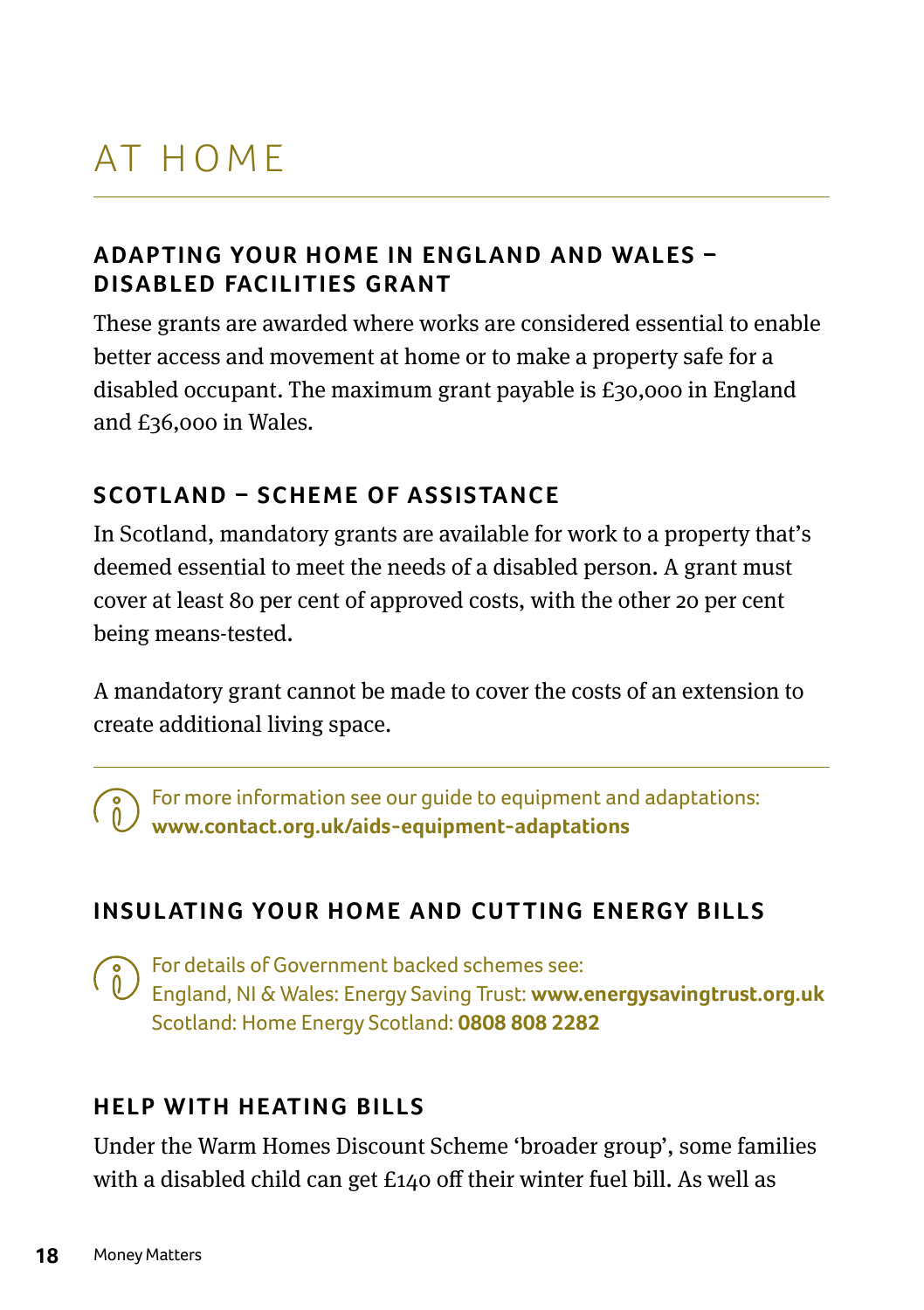having a disabled child, you must be in receipt of certain means-tested benefits, or have a tax credit award based on an income of £16,190 or less. Discounts are limited and given on a first come, first served basis. Not all suppliers take part. Call your energy supplier for more details.

#### **COLD WEATHER PAYMENTS**

If the average temperature in your area over seven consecutive days drops below zero degrees then you may receive a payment of £25. This only applies if you get a means-tested benefit AND you meet certain other tests, for example you have a child on DLA or PIP.

For more information on help with fuel bills visit our website: **www.contact.org.uk/fuel-bill-financial-help** 

#### **FURNITURE RE-USE SCHEMES**

These schemes provide low-cost second hand and reconditioned furniture and white goods for families on a low income.

To find your local scheme, visit the Furniture Re-use Network website: **[www.reuse-network.org.uk](https://reuse-network.org.uk/)**

#### **TV Lice nce**

If you, or someone you live with is registered blind or severely sight impaired, you qualify for a 50 per cent reduction on the cost of your TV licence. If the person who is registered blind is not the current licence holder, you will need to transfer the licence into their name first.

TV Licensing: **www.tvlicensing.co.uk**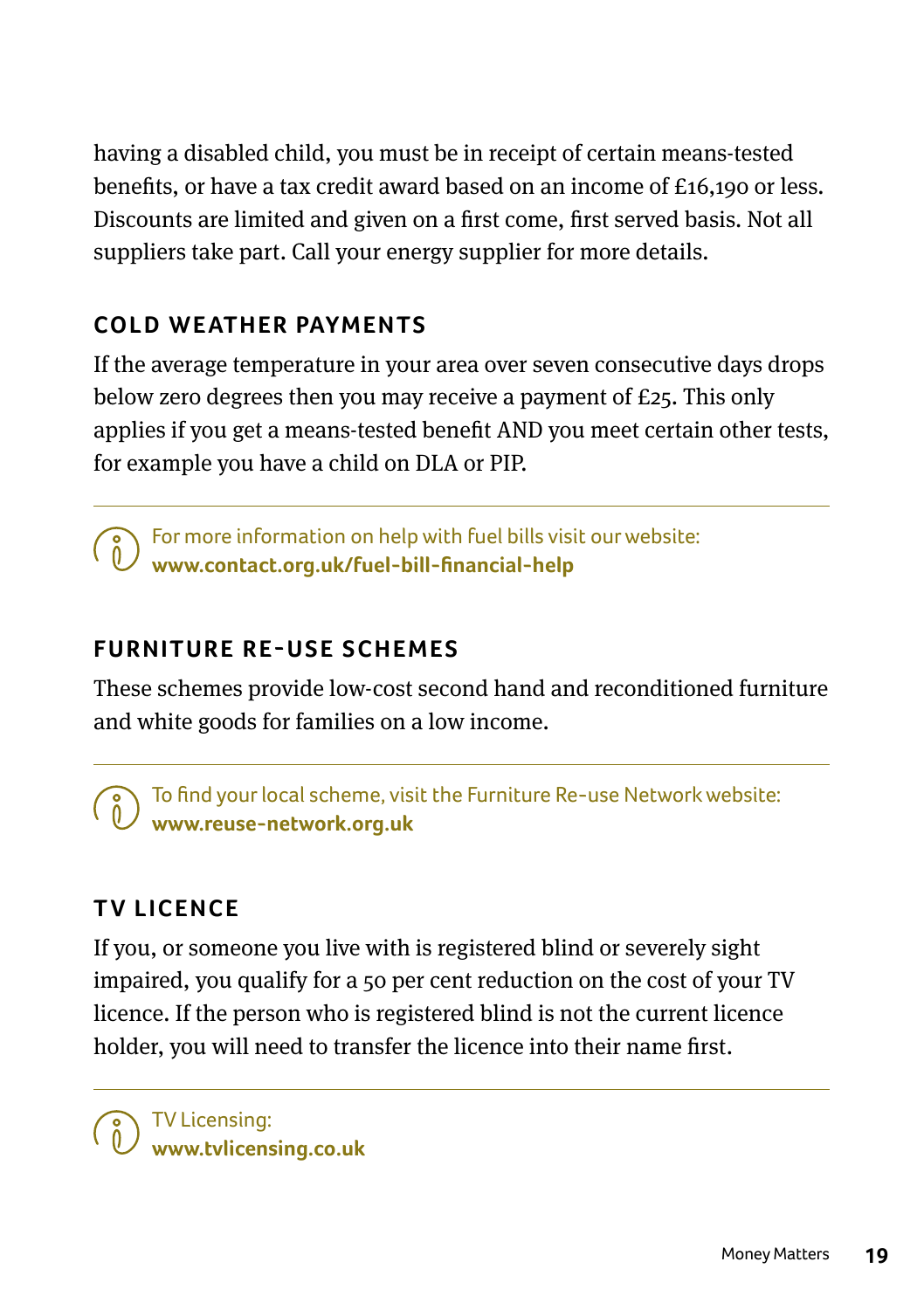

### **TRANSPORT**

#### **HELP WITH GETTING A CAR**

If your child is awarded the higher rate of the mobility component of Disability Living Allowance, or the mobility component of Personal Independence Payment at the enhanced rate, you have the option of using that money to lease a new car through the Motability Scheme.

To access this scheme your child's award must normally have at least 12 months left to run.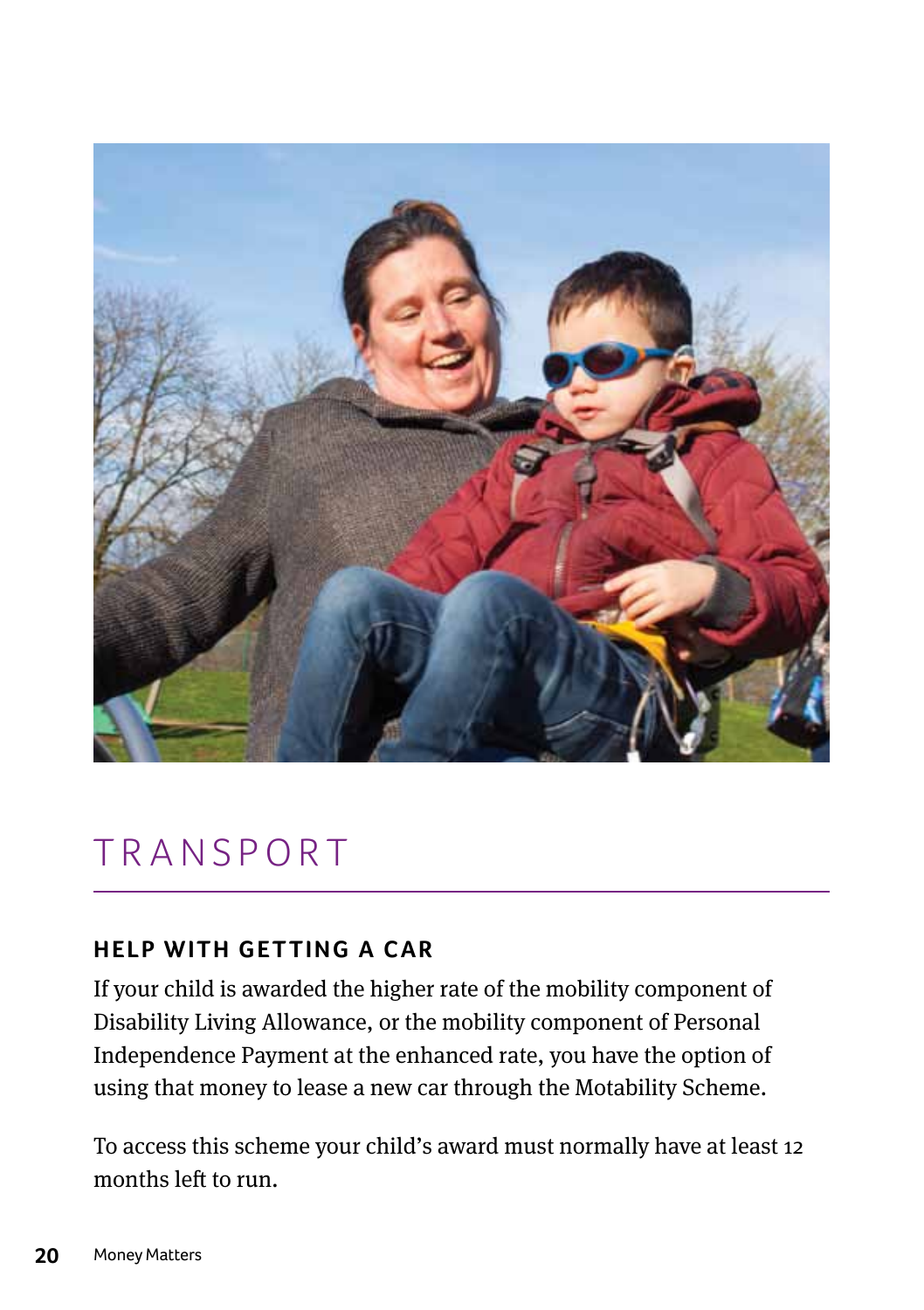If you're unable to drive and need help with paying for lessons, or require help with the costs of a deposit or adaptations to a vehicle you can also apply to Motability for a discretionary grant.

To find out more contact Motability: **0300 456 4566 [www.motability.org.uk](https://www.motability.org.uk/)**

#### **FREE ROAD TAX FOR YOUR CAR**

You can get a 100 per cent rebate if you qualify for, or have a child aged three or over, who qualifies for either DLA mobility component at the higher rate or PIP mobility component at the enhanced rate. A 50 per cent rebate is made where someone qualifies for PIP mobility component at the standard rate. The car must be used to meet the disabled person's needs. You should be sent information about this scheme when you receive the decision awarding you either DLA or PIP.

> *"The money has eased the pressure on my husband. We were relying on his overtime to see us through but now he can spend more time with my daughter and little boy."*

**Parent carer**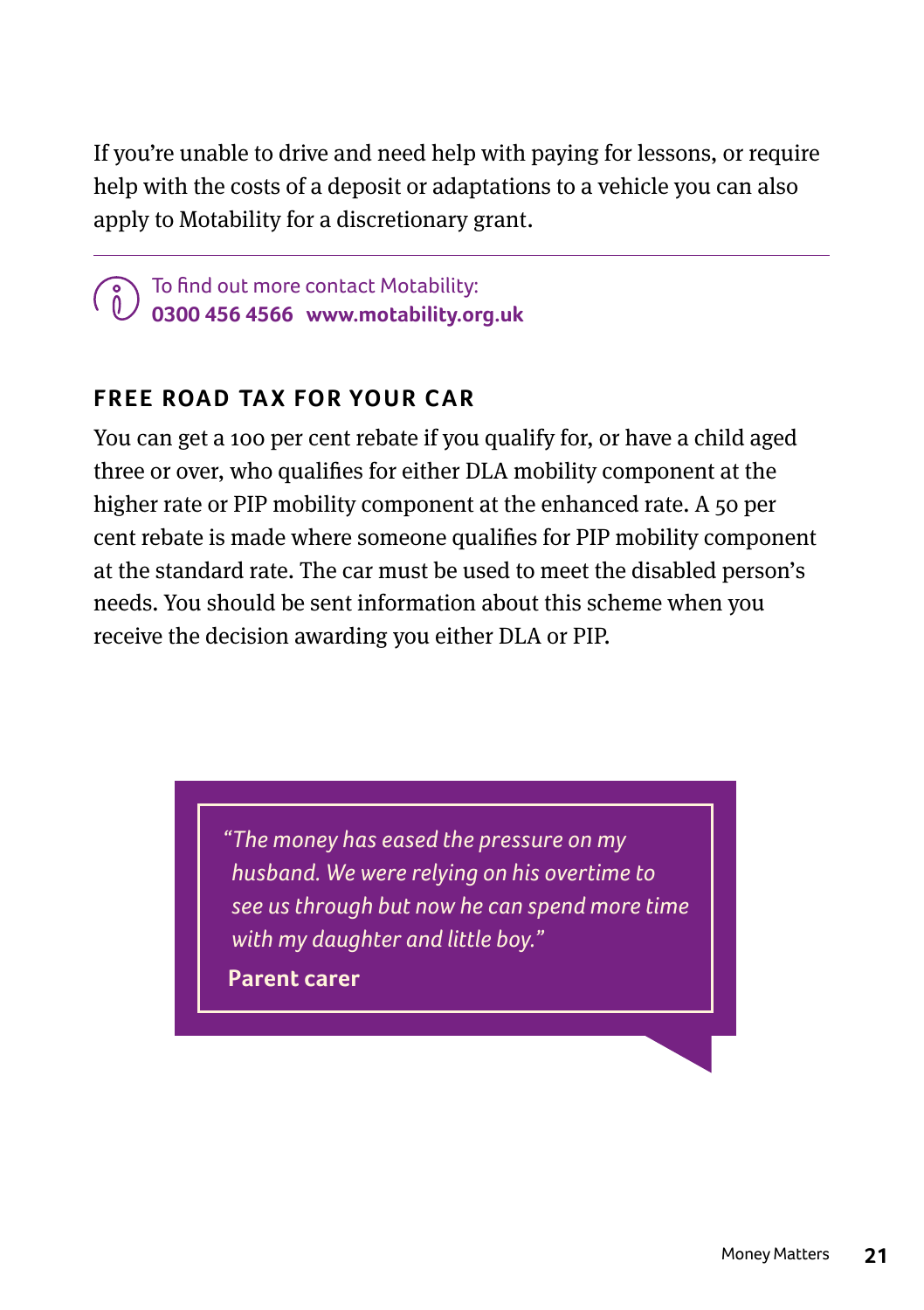#### **A BLUE BADGE FOR YOUR CAR**

This allows access to disabled parking. You will qualify automatically if you get DLA mobility component at the higher rate. Disabled adults on PIP also automatically qualify for a Blue Badge if they score 8 points or more under the PIP activity of 'moving around'. In Scotland and Wales entitlement has also been extended to those adults who score 12 points or more in the PIP activity of 'planning and following a journey'. You may also qualify if your child is under three and has a condition which means they either need to be accompanied by bulky equipment or kept near a vehicle at all times. From early 2019, this will include anyone in England who is assessed as unable to undertake a journey without either considerable psychological distress, or the risk of serious harm to themselves or others. Certain other groups can also apply but whether they are awarded a badge will depend on an individual assessment. Contact your local authority to apply.

#### **HEIP WITH BUS TRAVEL**

Disabled people are usually entitled to free local off-peak bus travel. In some areas, an essential companion can get free travel alongside the disabled person. Contact your local authority for more details.

#### **Disabled Person's Railcard**

Buying this railcard entitles disabled people up to a third off most train fares.

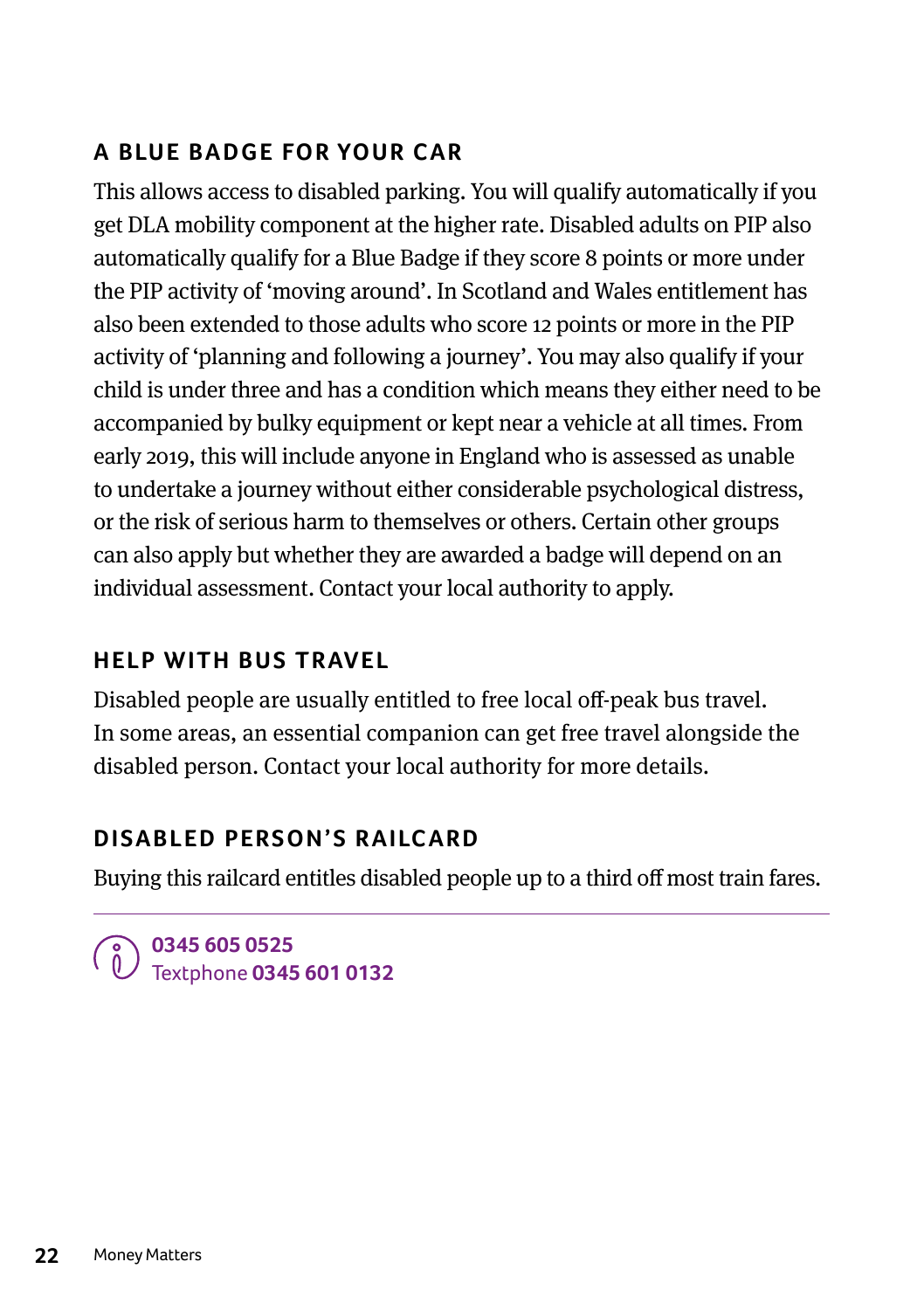# Grants and loans

There are several sources of help from grant making organisations.

- **• Local authorities:** each area has its own scheme offering financial assistance to families. This may take the form of a grant, loan or assistance in kind. In England each council has its own scheme, in Scotland there is a nationwide system of grants under the Scottish Welfare Fund and in Wales there is a discretionary assistance fund.
- **• Budgeting Loans:** from Jobcentre Plus for those on certain meanstested benefits. These have been replaced by budgeting advances for those on Universal Credit.
- **CHARITIES:** there are hundreds of funds for certain occupations, disabilities or those in certain geographical areas.

 For a list of charities, call our helpline or download it from our website: **www.contact.org.uk/financial-support 0808 808 3555 helpline@contact.org.uk** 

#### **FAMILY FUND**

Grants for families on certain benefits, whose child is severely disabled and aged 17 or under.

**01904 550 055 www.familyfund.org.uk**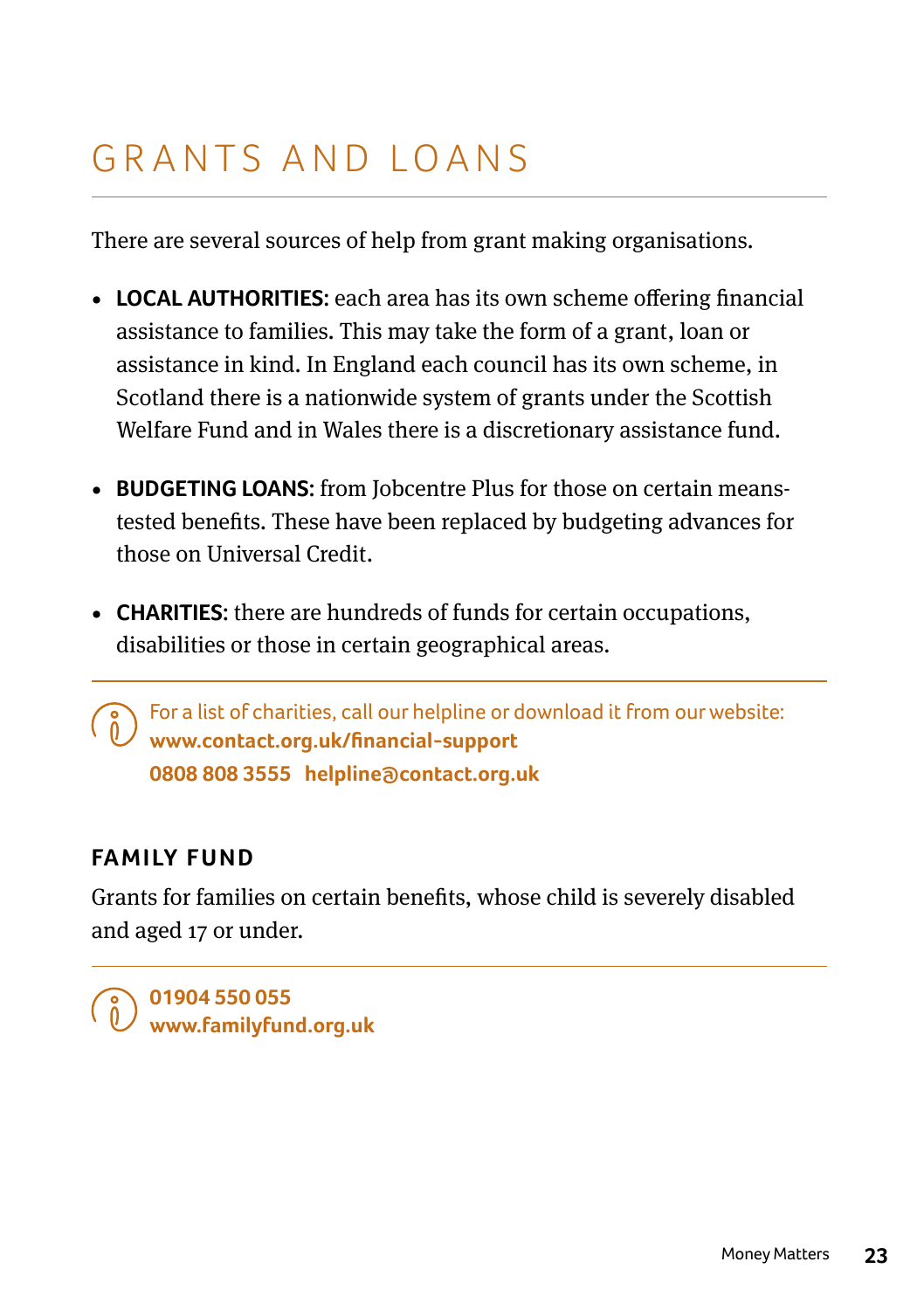# Other help

#### **NHS COSTS, GLASSES, HOSPITAL FARES, FREE pr escr iptions**

There are a range of benefits for prescription costs, glasses, going to hospital for treatment (including accompanying a child) and certain dental costs. The criteria are different for each.

 See our website for more information **[www.contact.org.uk/health](https://contact.org.uk/health)** If you live in Scotland see **www.citizensadvice.org.uk/scotland** 

#### **PERSONAL BUDGETS AND DIRECT PAYMENTS**

A personal budget is an amount of money that is available to spend on support for your child. The money might come from your local social work team or from the NHS. In England it can also come from your local education department. Having a personal budget should mean that it is much clearer what money is available to fund the help your child needs. You can choose to manage this budget yourself, ask someone to manage the budget for you or get your council to provide you with the services instead. If you choose to manage the budget yourself you may have the option of receiving direct payments. These are regular payments that you must use to buy services for your child. You can use direct payments to employ a care assistant or buy in services from an organisation that provides care.

 For more information visit our website or read our factsheet: **www.contact.org.uk/personal-budgets-direct-payments**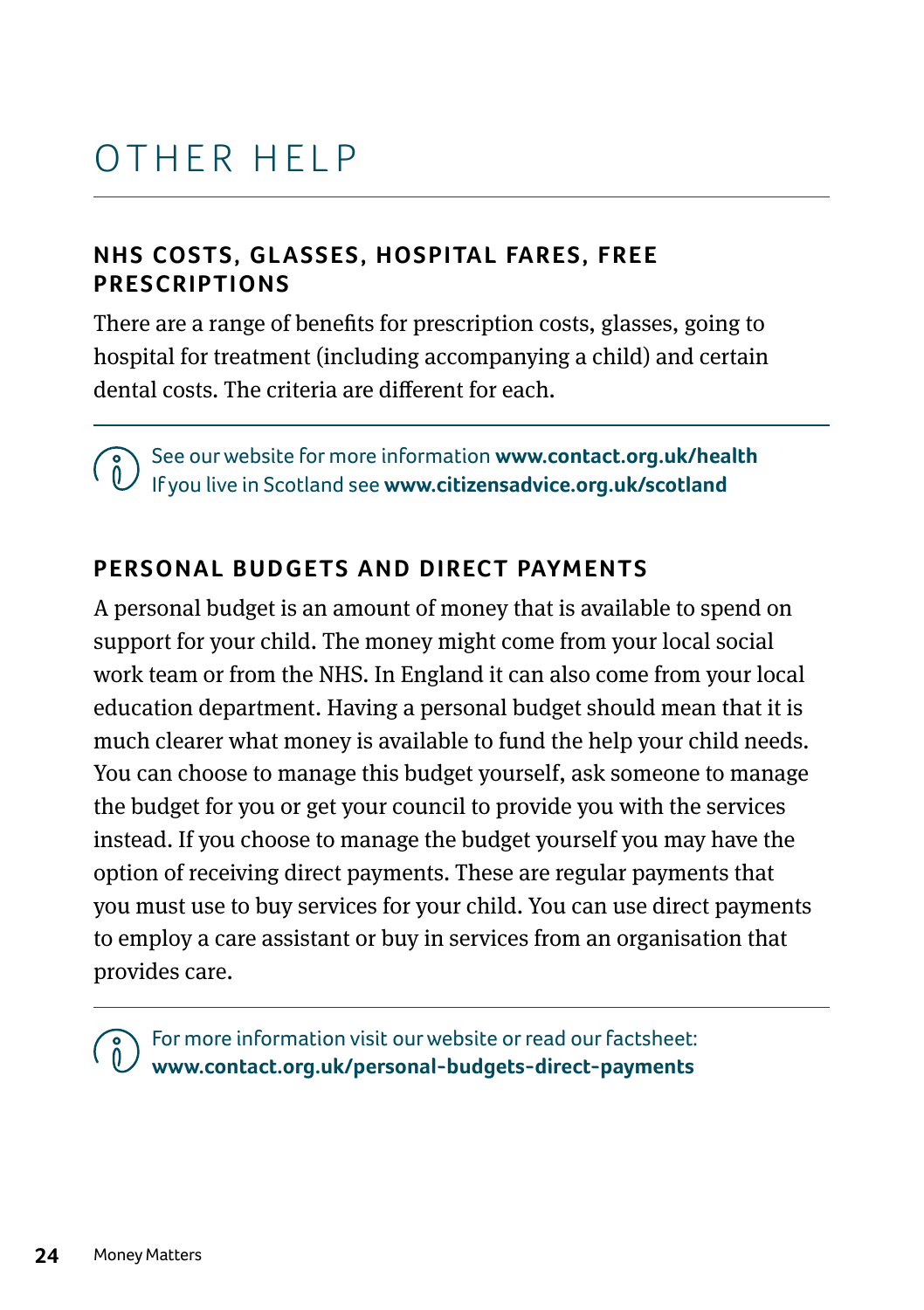#### **UK CINEMA ASSOCIATION CARD**

Free tickets for a person to accompany a child aged eight or over to the cinema if they receive DLA or PIP or are registered blind. Also, many local attractions offer discount schemes and queue jump passes for disabled people and their carers. Ask when you book.

#### **01244 526 016** Textphone **18001 01244 526 016 www.ceacard.co.uk**

 *"It's been a tremendous help. I'm paying for my seven year old (who has Asperger's) to attend a youth club, and for football three nights a week. It's helping him socialise and use up some energy, and the youth workers report a great improvement in his behaviour and well being."* **Parent carer**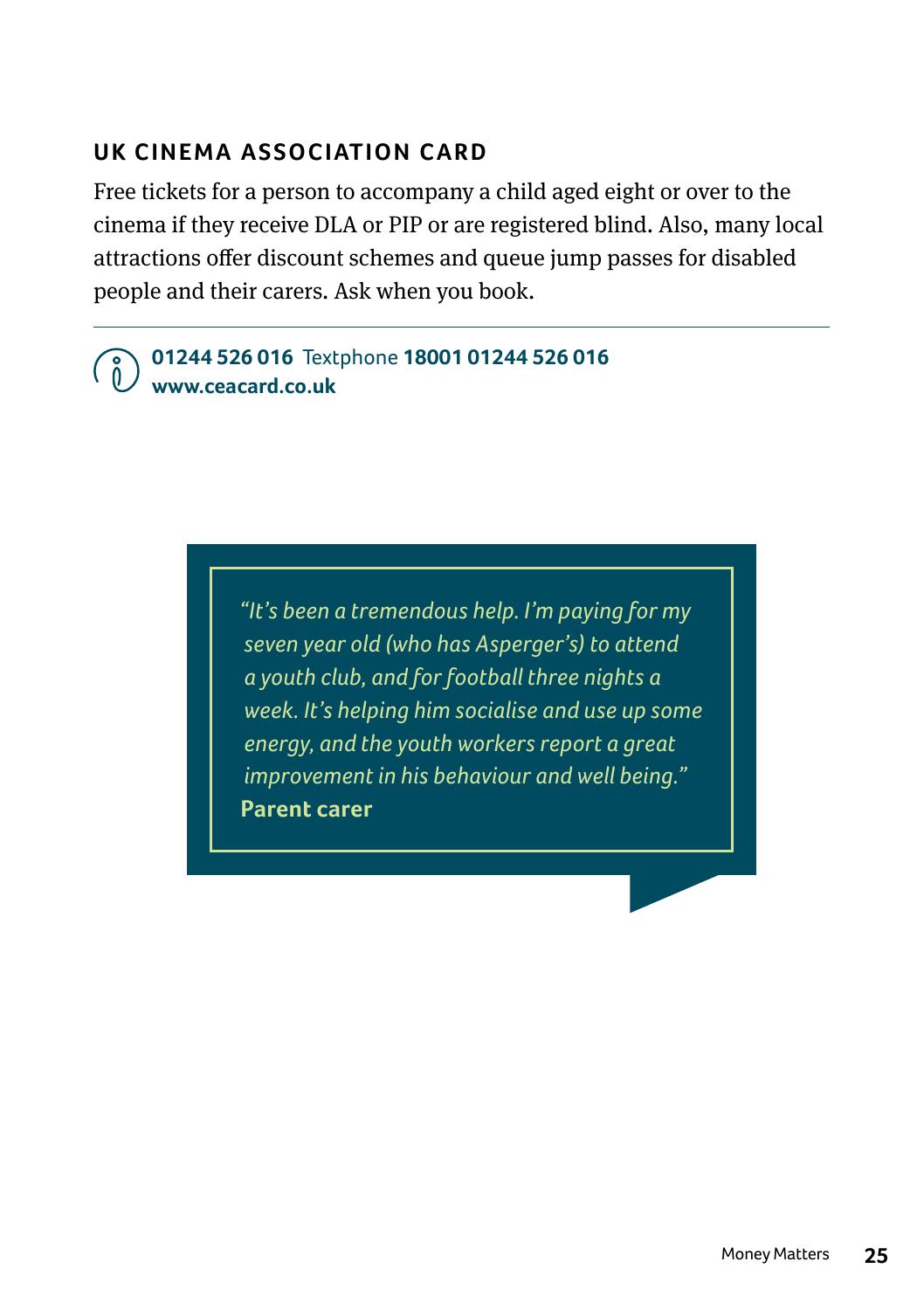#### **Other benefits**

Call our freephone helpline if you have a child with a disability and:

- **•** you are sick or disabled as a result of an accident or illness at work, or after service in the armed forces
- **•** your spouse (including common law spouse in Scotland) or civil partner has died – there are special benefits for bereavement
- **•** you care for an orphaned child or one whose parents are in prison
- **•** you are of Pension Credit qualifying age. There are pensions and pension credits you may be entitled to
- **•** you are disabled and 65 or over you might get Attendance Allowance
- **•** some larger families, or those with particular disabilities, may be able to get help with metered water charges.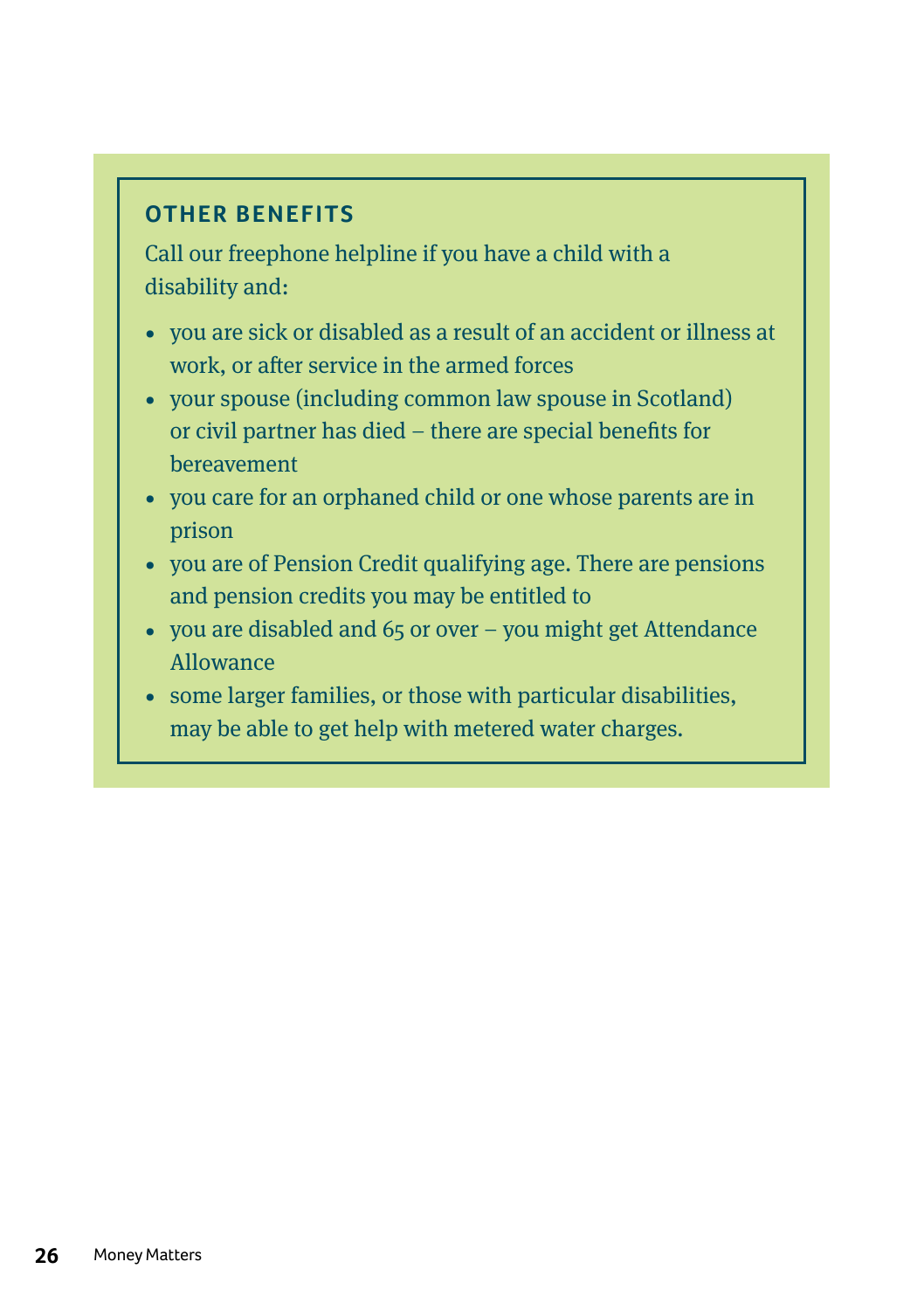

Written by Derek Sinclair

**NATIONAL<br>LOTTERY FUNDED**